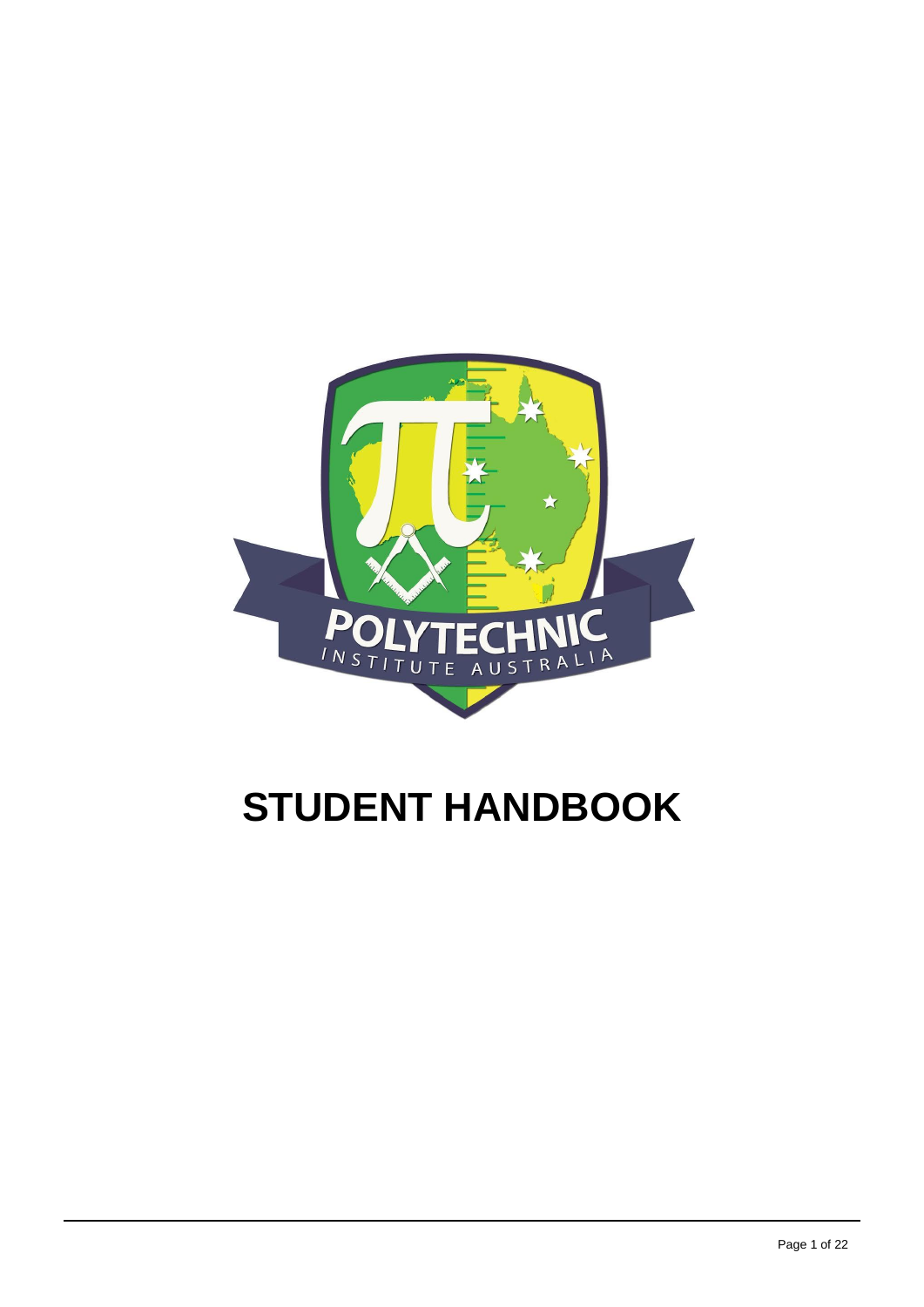

## Table of Contents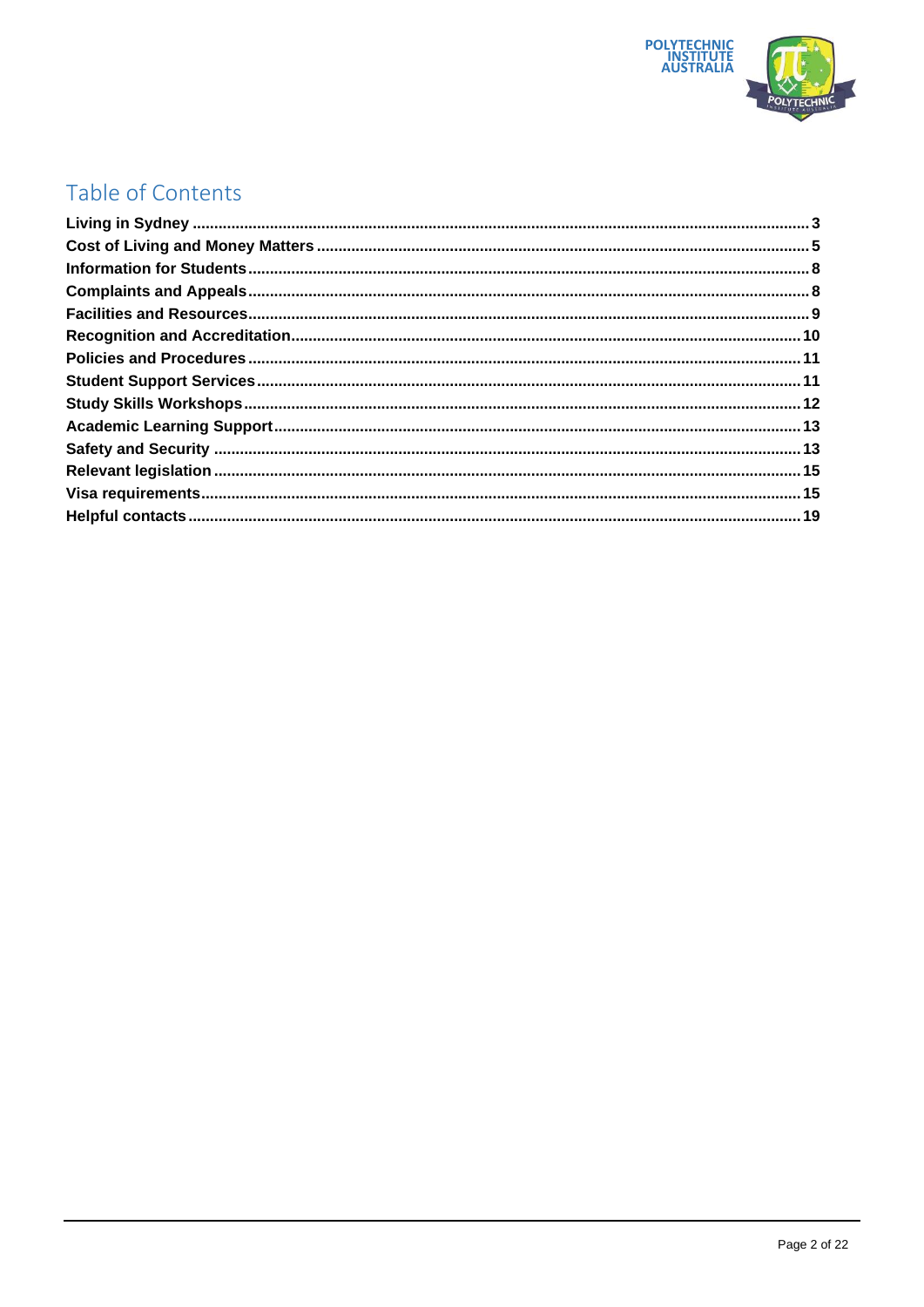

## <span id="page-2-0"></span>**Living in Sydney**

## **Sydney**

Sydney is the state capital of New South Wales and the most populous city in Australia and Oceania. Located on Australia's east coast, the metropolis surrounds the world's largest natural harbour and sprawls towards the UNESCO World Heritage-listed Blue Mountains to the west. Sydney is the secondary official seat and secondary official residence of the Governor-General of Australia and the Prime Minister of Australia.

The Sydney area has been inhabited by indigenous Australians for 40,000-60,000 years. The first British settlers, led by Captain Arthur Phillip, arrived in 1788 to found Sydney as a penal colony, the first European settlement in Australia. Since convict transportation ended in the mid-19th century, the city has transformed from a colonial outpost into a major global cultural and economic centre.

Sydney is one of the most multicultural cities in the world with 58% of its population made up of first- or secondgeneration immigrants. It ranks number one for International Student destinations. Sydney accounts for 25% of Australia's total economy with 1 in 3 finance jobs in Australia located in Sydney.

The Study Sydney website is a useful source of information, established by the New South Wales government with information specifically on Sydney and regional cities in New South Wales. The website address is <http://www.study.sydney/>

## **Climate**

Sydney enjoys a humid subtropical climate with four distinct seasons in the year - spring, summer, winter and autumn. Below is a guide to the average daily temperatures.

- Spring September November 11-23°C
- Summer December to February 19-30°C
- Autumn March to May 15 22°C
- Winter **June to August 9 17°C**

Maximum temperatures can reach up to 45°C in summer and minimum temperatures as low as 2°C in winter.

Australia has a high average UV index rating and the second-highest rate of skin cancer caused by sun damage in the world. The UV index measures the danger of UV radiation on a particular day. A rating over 3 requires sun protection. A rating over 11 is considered extreme.

| App      | <b>Function</b>                                                                                                                  | <b>Apple</b> | <b>Android</b> | <b>Cost</b> |
|----------|----------------------------------------------------------------------------------------------------------------------------------|--------------|----------------|-------------|
| SunSmart | The SunSmart app is a free app developed by the<br>Cancer Council of Victoria and will provide the UV<br>rating for a given day. |              |                | Free        |

## **Festivals and Events.**

Sydney's [Royal Easter Show](https://www.eastershow.com.au/) is Australia's largest annual event and there are numerous religious, artistic and cultural events held throughout the year. Sydney is also home to world-class museums and galleries such as the [Museum of Sydney](https://sydneylivingmuseums.com.au/museum-of-sydney) and the [Art Gallery of NSW.](https://www.artgallery.nsw.gov.au/) For music lovers, the UNESCO World Heritage-listed [Sydney](https://www.sydneyoperahouse.com/)  [Opera House](https://www.sydneyoperahouse.com/) has events year-round and Sydney hosts multiple outdoor music festivals.

For a full list of festivals and events visit [http://www.sydney.com/events-festivals-and-celebrations.](http://www.sydney.com/events-festivals-and-celebrations) Some Apps to help you explore the city are listed below.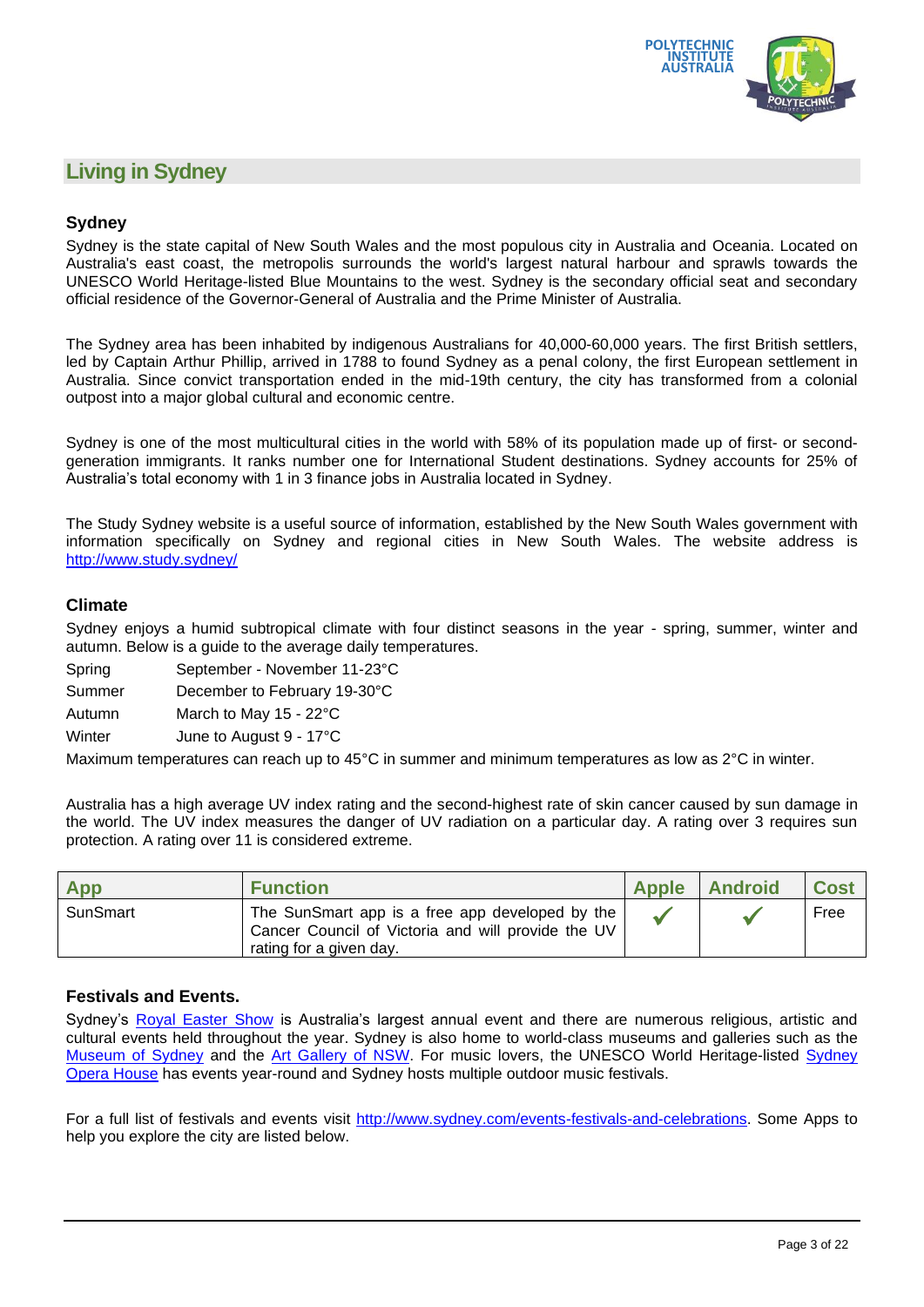

| <b>App</b>                                    | <b>Function</b>                                                                   | <b>Apple</b> | <b>Android</b> | <b>Cost</b> |
|-----------------------------------------------|-----------------------------------------------------------------------------------|--------------|----------------|-------------|
| Sydney Australia<br><b>Official Guide</b>     | Guide to events in and around Sydney.                                             |              |                | Free        |
| Time Out Sydney                               | Guide to Sydney bars, shops and restaurants.                                      |              | $\mathbf x$    | Free        |
| Eventbrite                                    | List of local free and paid events.                                               |              | $\checkmark$   | Free        |
| Australian: Art Gallery<br>of New South Wales | Behind the scenes information about collections in<br>the Gallery.                |              | ×              | Free        |
| Australian Museum                             | Self-guided tour of the Long Gallery and extra<br>information about artefacts.    |              |                | Free        |
| Sydney Opera House                            | Events at the Opera House and information for<br>guided tours.                    |              |                | Free        |
| <b>Walking The Rocks</b>                      | Self-guided tour of the historic Rocks district.                                  |              |                | Free        |
| <b>Sydney Culture Walks</b>                   | Self-guided tour walks across Sydney.                                             |              |                | Free        |
| NPWS Self-guided<br>Tours                     | NSW parks and wildlife services self-guided tours to<br>National Parks.           |              |                | Free        |
| Nature Near Me                                | Created by the NSW Government to help you<br>explore natural areas around Sydney. |              |                | Free        |
| Sydney Wildlife                               | A field guide to the wildlife that can be found in and<br>around Sydney.          |              | ×              | Free        |

## **Religion**

Australia is traditionally a Christian country; however, all religions are represented in our multicultural society. Australians respect the freedom of people to practise their choice of religion. Churches, mosques, temples and synagogues are located in major cities.

## **Clean, safe, cosmopolitan**

Students from all over the world come to Sydney to take advantage of our world-class education and enjoy our friendly hospitality and cultural diversity. Sydney has low crime rates and strict gun control laws providing a safe environment in which to learn and travel. With one of the highest standards of living in the world, Sydney offers modern transport systems, cosmopolitan shopping complexes and excellent health services.

## **Food**

Sydney has a fantastic variety of food. Our quality meat, fish, fruits and vegetables are exported to markets all around the globe. There is a large range of fruit and vegetables available at produce markets. You should have no difficulty in finding the foods that you are used to at home.

You can sample almost every type of cuisine available throughout the world in our many restaurants. There are elegant restaurants or pubs. Ethnic restaurants offer cuisines from all around the world. Good food at reasonable prices can be found at bistros or cafes. And for those who like takeaway, most of the major global fast-food chains are well represented.

Some food apps to use around Sydney are:

| App     | <b>Function</b>                                  | Apple | <b>Android</b> | Cost |
|---------|--------------------------------------------------|-------|----------------|------|
| EatClub | Shows restaurants in your area with flash deals. |       |                | Free |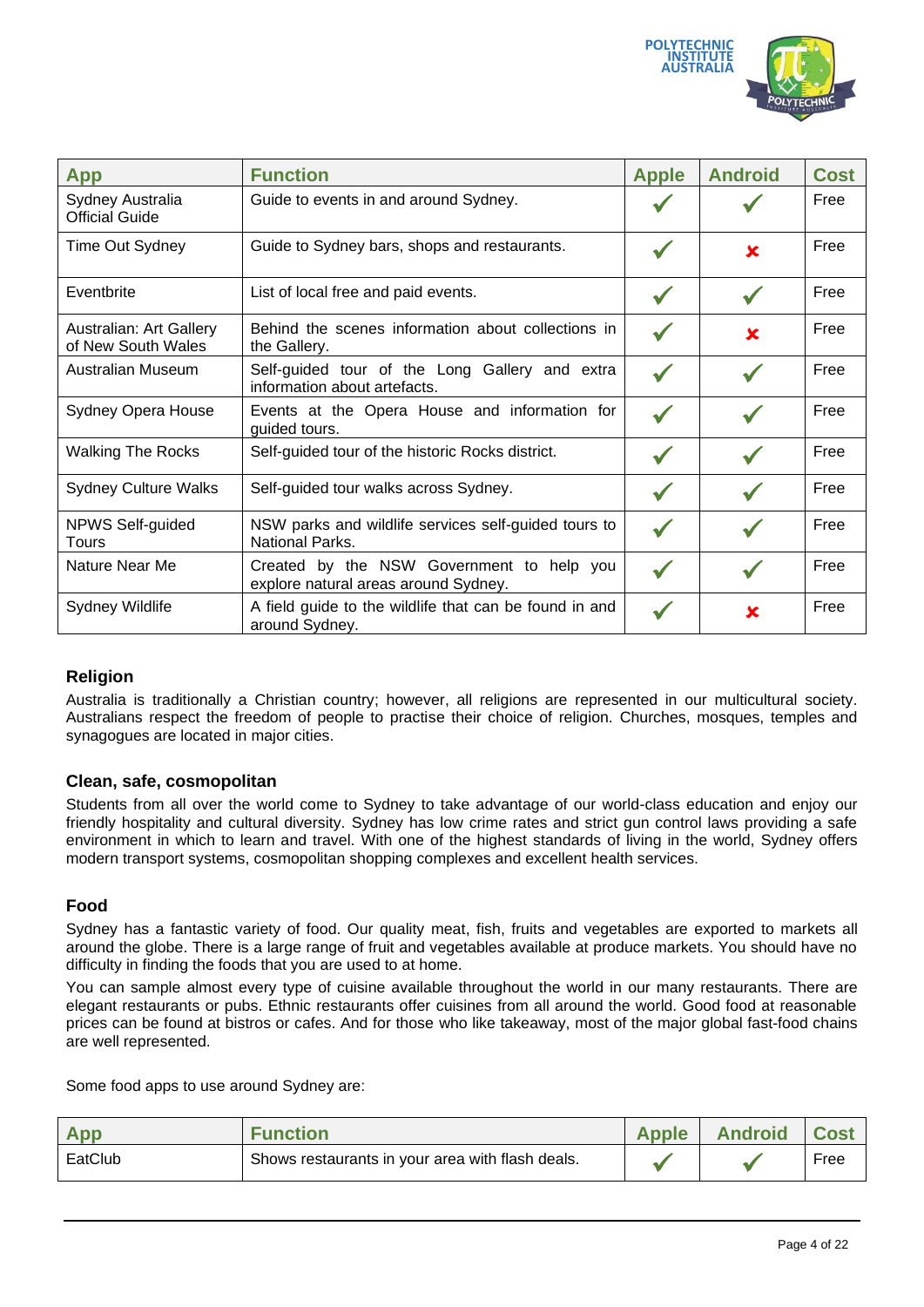

| App             | <b>Function</b>                              | <b>Apple</b> | <b>Android</b> | <b>Cost</b> |
|-----------------|----------------------------------------------|--------------|----------------|-------------|
| Groupon         | Deals on food and goods in your area.        |              |                | Free        |
| <b>UberEats</b> | Food delivery service from local restaurants |              |                | Free        |
| Deliveroo       | Food delivery service from local restaurants |              |                | Free        |

## **Transport**

With one of the highest standards of living in the world, Sydney offers modern transport systems. Sydney has an extensive public transport system that includes commuter rail, light rail, buses and ferries, four major national airlines and several regional airlines.

Transport for NSW public transport services use the Opal ticketing system. [Fares](https://transportnsw.info/tickets-opal/opal/fares-payments/adult-fares) are controlled by the Independent Pricing and Regulatory Tribunal of New South Wales. An Opal card is required for use on public transport in Sydney and requires funds to be available on the card prior to travel. [Opal cards](https://transportnsw.info/tickets-opal/opal#/login) can be purchased from most newsagents and at manned train stations and the domestic and international airports.

Metered taxicabs operate in all major cities and towns. You will find taxi ranks at transport terminals, main hotels or shopping centres or you can hail taxis in the street. A light and sign on the roof indicate if a cab is vacant. There is a minimum charge on hiring and then a charge per kilometre travelled. Taxi drivers do not have to be tipped. Uber cars are also available.

Some Sydney travel apps are listed below.

| <b>App</b>         | <b>Function</b>                                                                                                                      | <b>Apple</b> | <b>Android</b> | <b>Cost</b> |
|--------------------|--------------------------------------------------------------------------------------------------------------------------------------|--------------|----------------|-------------|
| <b>Opal Travel</b> | Allows you to monitor and top up the balance on your<br>opal card.                                                                   |              |                | Free        |
| Transit            | Shows information for next departures for all stops in<br>your area and allows booking of Uber drivers.                              |              |                | Free        |
| <b>TripGo</b>      | Shows door to door transit options as well as allows<br>you to sort trips by time, cost and environmental<br>impact.                 |              |                | Free        |
| TripView Lite      | Shows real-time data for departures including seats<br>available on buses and allows you to plan routes<br>from all stops in Sydney. |              |                | Free        |

## <span id="page-4-0"></span>**Cost of Living and Money Matters**

## **Money and banks**

The Australian currency is the only legal tender in Australia. When you first arrive, money from other countries can be changed at the exchange facilities located at international airports, banks, major hotels and currency exchange kiosks in major shopping centres. Traveller's cheques are easier to use if already in Australian dollars; however, banks will cash traveller's cheques in virtually any currency. Major hotels and some shops, depending on individual store policy, will cash traveller's cheques.

It is a good idea to set up an Australian bank account. You will need to provide your visa and evidence of residency. All major banks have a branch in cities and regional centres. Most shopping centres have Automatic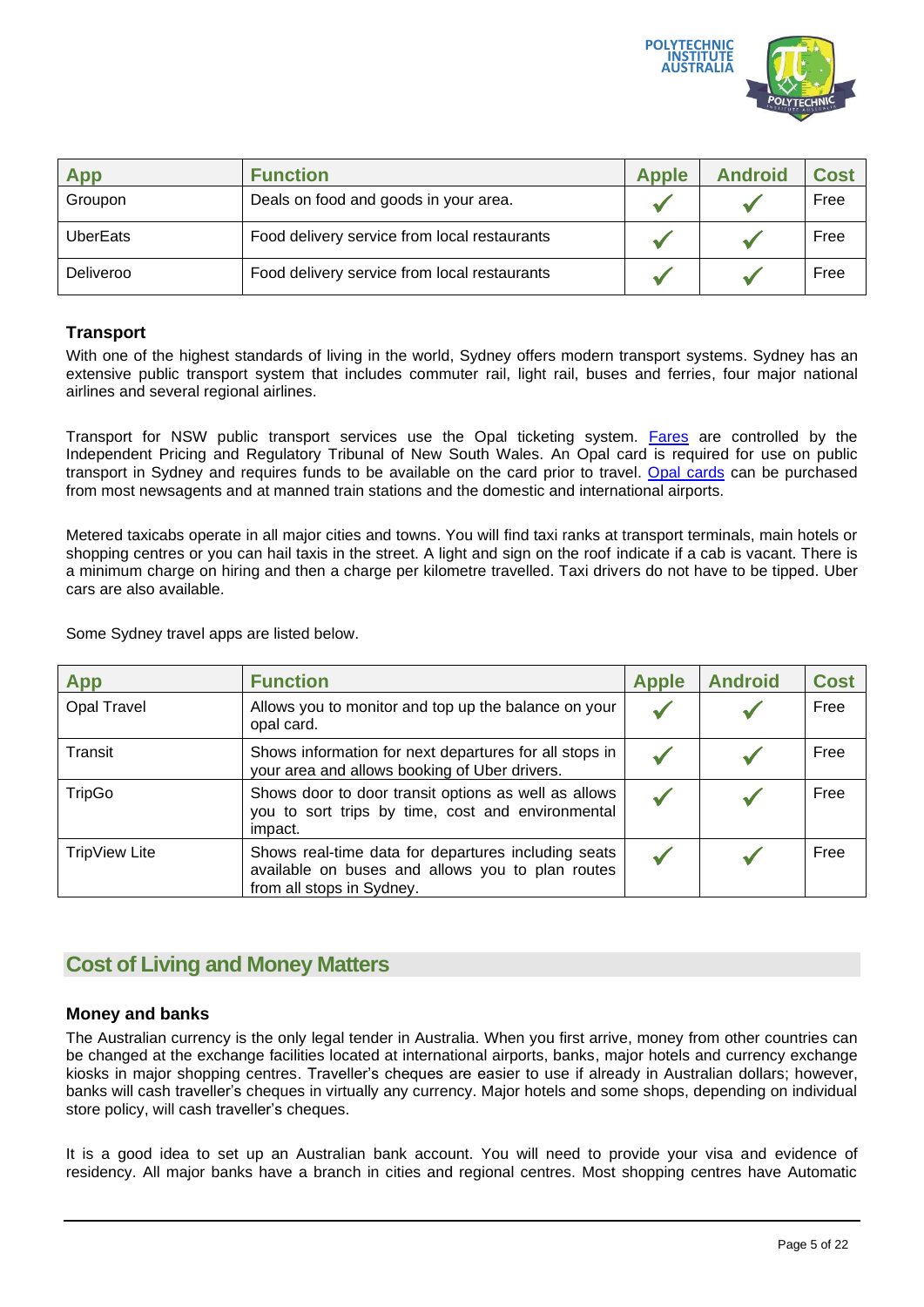

Teller Machines (ATM) facilities. These machines can be used for withdrawals and, in many instances, deposits 24 hours a day.

Normal bank trading hours: 9.30 am – 4.00 pm Monday to Thursday 9.30 am – 5.00 pm Friday Some banks are open Saturday mornings.

## **Credit cards**

Credit cards are widely accepted around Australia. The most commonly accepted credit cards are Visa and Mastercard. Be aware that not all shops will accept American Express or Diners Club International cards. Some businesses will charge a surcharge for using credit cards to make payments.

## **Tipping**

Tipping is not the general custom in Australia and service charges are not added to accounts by hotels and restaurants. In better-class restaurants, it is usual to tip food and drinks waiters up to 10% of the bill for good service. However, at any time, tipping is a matter of individual choice.

## **Student Discounts**

While international students do not qualify for student discounts on Australian public transport the PIA student card can be used to qualify you for student discounts at some events and businesses around Sydney such as the Royal Easter Show and cinemas. This is often a significant discount so remember to take your student card when going to events.

## **Accommodation**

The following types of accommodation are available for International students:

- **Hostels and Guesthouses** \$90 to \$150 per week
- **Shared Rental** \$95 to \$215 per week
- **Homestay** \$235 to \$325 per week
- **Rental** \$185 to \$440 per week

## **Other living expenses**

- **Groceries and eating out -** \$140 to \$280 per week
- **Gas, electricity -** \$10 to \$20 per week
- **Phone and Internet -** \$15 to \$30 per week
- **Public transport -** \$30 to \$60 per week
- **Car (after purchase) -** \$150 to \$260 per week
- **Entertainment -** \$80 to \$150 per week

\* Source: <https://www.studyaustralia.gov.au/english/live/living-costs>

This accommodation can be booked prior to arrival. Usually, two weeks' advance notice is required before you depart for Australia. Further details can be obtained from Student Services and Administration (info@pia.edu.au).

Some useful websites for housing are:

| <b>Site</b>   | <b>Function</b>                                                                            | <b>ink</b> |
|---------------|--------------------------------------------------------------------------------------------|------------|
| Sydney        | Student   A site to help people find shared accommodation with other students in   Website |            |
| Accommodation | Svdnev.                                                                                    |            |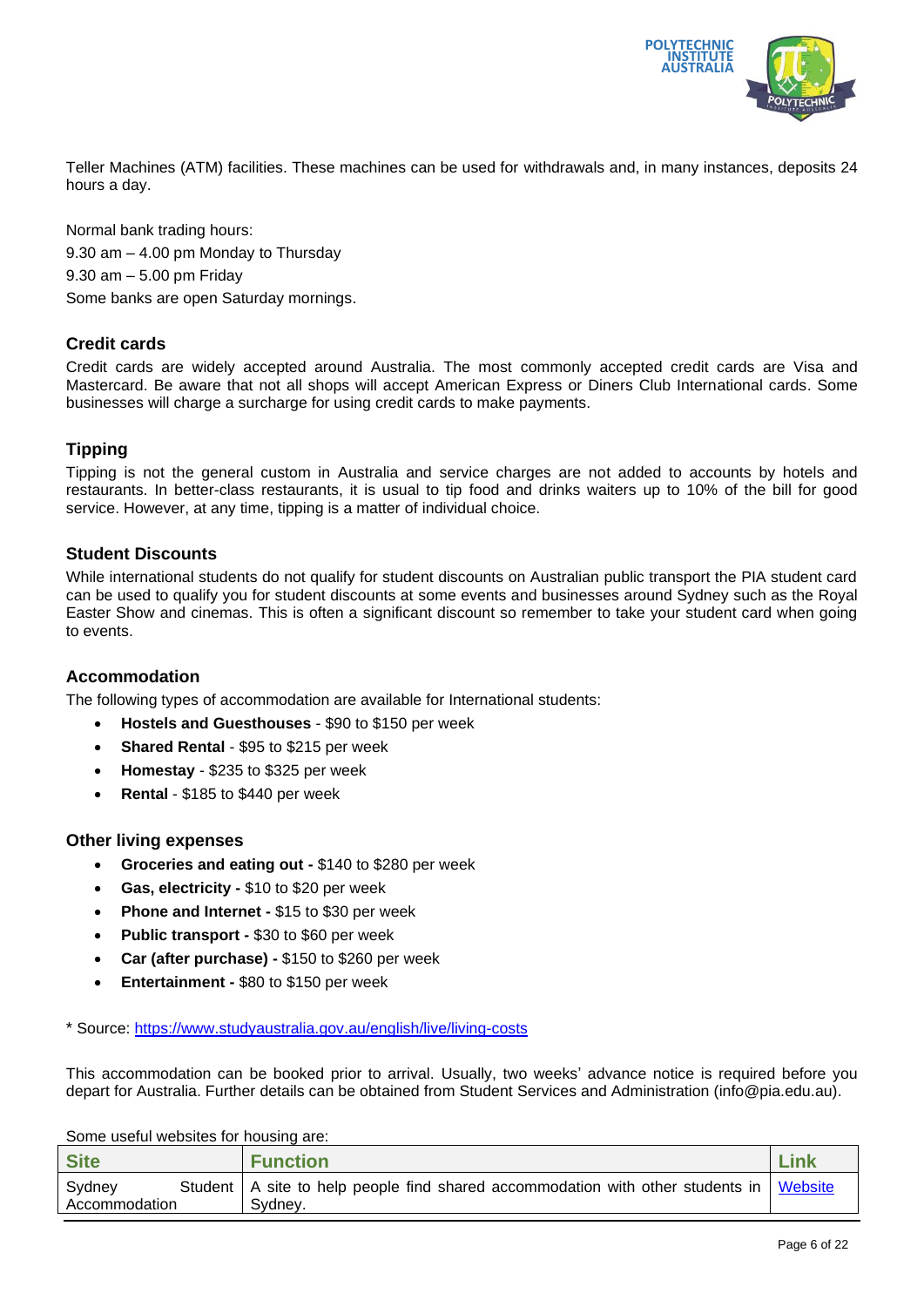

| <b>Site</b>          | <b>Function</b>                                                                                                                  | Link           |
|----------------------|----------------------------------------------------------------------------------------------------------------------------------|----------------|
| <b>Youth Central</b> | Designed to help young people find accommodation of different types in<br>Sydney.                                                | <b>Website</b> |
| Student.com          | Listing of available student-friendly accommodation in Sydney.                                                                   | Website        |
| <b>Tenants NSW</b>   | Provides information on your rights and responsibilities as a tenant as well<br>as where to find advice on renting in Australia. | Website        |

## **Overseas Student Health Cover (OSHC)**

International students are required by the Government to join a private health insurance scheme. The OSHC premium cover must be paid before a student visa is issued. You will need to pay the OSHC premium at the same time as the tuition fees. The OSHC entitles you to free hospital cover and 85% of standard doctors' fees.

## **Annual Cost of Living**

Sydney is a reasonably priced city providing a good quality affordable living. You should work out a budget covering accommodation, food, transport, clothing and entertainment. Childcare, or child schooling costs, if applicable, should also be taken into account. Up to date details can be found at [studyaustralia.gov.au](https://www.studyaustralia.gov.au/english/live/living-costs) you can also use the cost of living calculator at [Insider Guides.](https://insiderguides.com.au/cost-of-living-calculator/)

The average international student in Australia spends about \$440 per week on accommodation; food; clothing; entertainment; transport; international and domestic travel; telephone; incidental costs. While this is a realistic guide, it is important to remember that individual circumstances will vary by location, course and lifestyle and that Sydney is one of the more expensive places to live in Australia.

The cost of living depends on the kind of accommodation a student chooses. A married student with dependents will need approximately an additional AU\$3,152 per year for each dependent plus AU\$7,362 for their spouse or partner for housing costs.

| <b>App</b>                           | <b>Function</b>                                                                            | <b>Apple</b> | <b>Android</b> | <b>Cost</b>                |
|--------------------------------------|--------------------------------------------------------------------------------------------|--------------|----------------|----------------------------|
| PocketGuard:<br>Money<br>& Budgeting | Create a budget and keep track of saving and<br>overspending.                              |              |                | Free (in-app<br>purchases) |
| Splitwise                            | Helps you to keep track of shared expenses<br>such as restaurant meals or household bills. |              |                | Free (in-app<br>purchases) |
| <b>Student Edge</b>                  | Student discount app.                                                                      |              |                | Free                       |
| <b>UniDays</b>                       | Student discount app.                                                                      |              |                | Free                       |
| Gumtree                              | Trading post site for services and second-hand<br>goods.                                   |              |                | Free                       |

Some apps to help you keep within your budget are:

## **Retail**

PIA is only a 5 minutes walk to the heart of the Sydney CBD and its retail, cultural, dining and business districts, as well as the local retail, entertainment and dining facilities Sydney has to offer.

For more information on Life in Australia, please visit [http://www.homeaffairs.gov.au/Trav/Life/Aust/Life-in-](http://www.homeaffairs.gov.au/Trav/Life/Aust/Life-in-Australia-book)[Australia-book](http://www.homeaffairs.gov.au/Trav/Life/Aust/Life-in-Australia-book) (Translated copies are available).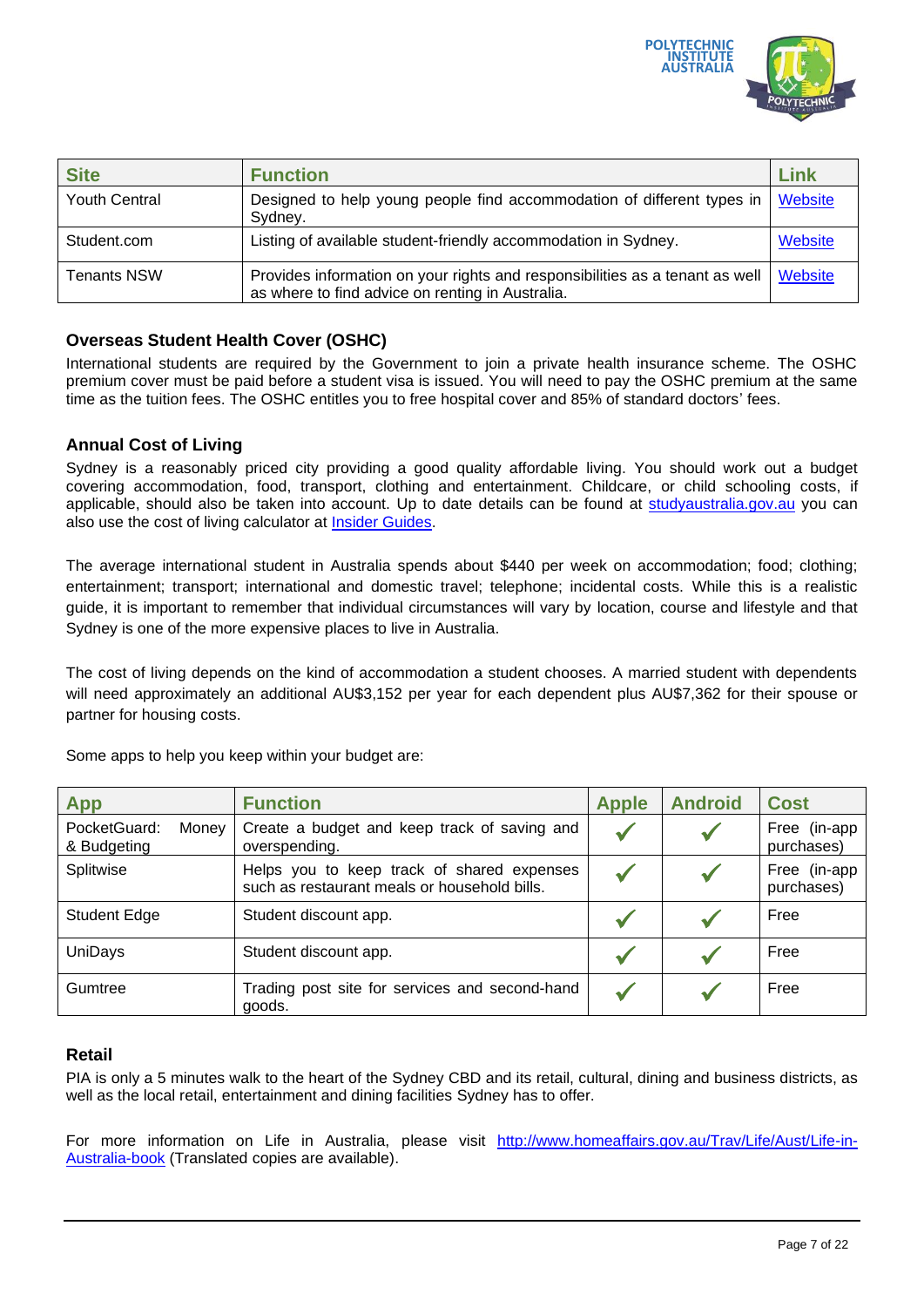

## <span id="page-7-0"></span>**Information for Students**

## **Advanced Standing**

Granting advanced standing ensures that students commence study at a level that appropriately recognises their prior learning experiences and they are not required to repeat equivalent learning successfully undertaken in another context. The *[Advanced Standing Policy and Procedure](https://docs.pia.edu.au/Documents/Policies%20and%20Procedures/Advanced%20Standing%20Policy%20and%20Procedure_v2.4.pdf)* is designed to both maximise the credit students can gain for learning already undertaken and preserve the integrity of learning outcomes or discipline requirements of the award to which it applies.

#### **Course assessment**

A number of approaches to course assessment are used by Institute staff. Assessment approaches may include written exams, written assignments, seminars/presentations and practical assignments.

Students will be given advance warning of the time and form of any assessment and will not be expected to sit an assessment they have not prepared for. If students fail an assessment they will be required to repeat the unit and pay any fees associated with repeating the unit. For further information on the assessment policy and process please refer to the *[Assessment Policy and Procedure](https://docs.pia.edu.au/Documents/Policies%20and%20Procedures/Assessment%20Policy%20and%20Procedure%20v3.5.pdf)*.

## **Course delivery**

A number of approaches to course delivery are used by Institute staff. Course delivery approaches may include teacher-led lecture delivery; workshops; seminars; tutorials and supervised study. During class time students will be expected to participate by, for example, answering questions, giving opinions, demonstrating tasks, working with others in groups, making presentations and role-playing situations.

## **Qualifications to be issued**

Students completing all assessment requirements for a qualification will be awarded a testamur and an academic record. Students completing assessment requirements for part of a qualification will be awarded a record of results (at no cost) indicating which units of study they have successfully completed. Costs may be involved in the reissuing of academic records or qualifications or for issuing an academic record before graduation.

## **Student orientation**

This PIA program for all students is an exciting and important event that marks the beginning of students' academic lives and careers. Orientation is designed for new students to familiarise themselves with the campus and courses at PIA and help students transition into campus life.

All new students are expected to attend Orientation and International Students must comply with their student visas. Orientation is usually held the Thursday prior to classes starting for each trimester. Students should check their letter of offer for Orientation dates or contact student services on 02 8319 8202 or info@pia.edu.au.

## <span id="page-7-1"></span>**Complaints and Appeals**

All students have the right to:

- Appeal against certain academic and administrative decisions taken by PIA.
- lodge a complaint if they feel they have been wrongly treated by PIA or its staff members

International students should also be aware of the implications of PIA decisions for their enrolment and student visa status.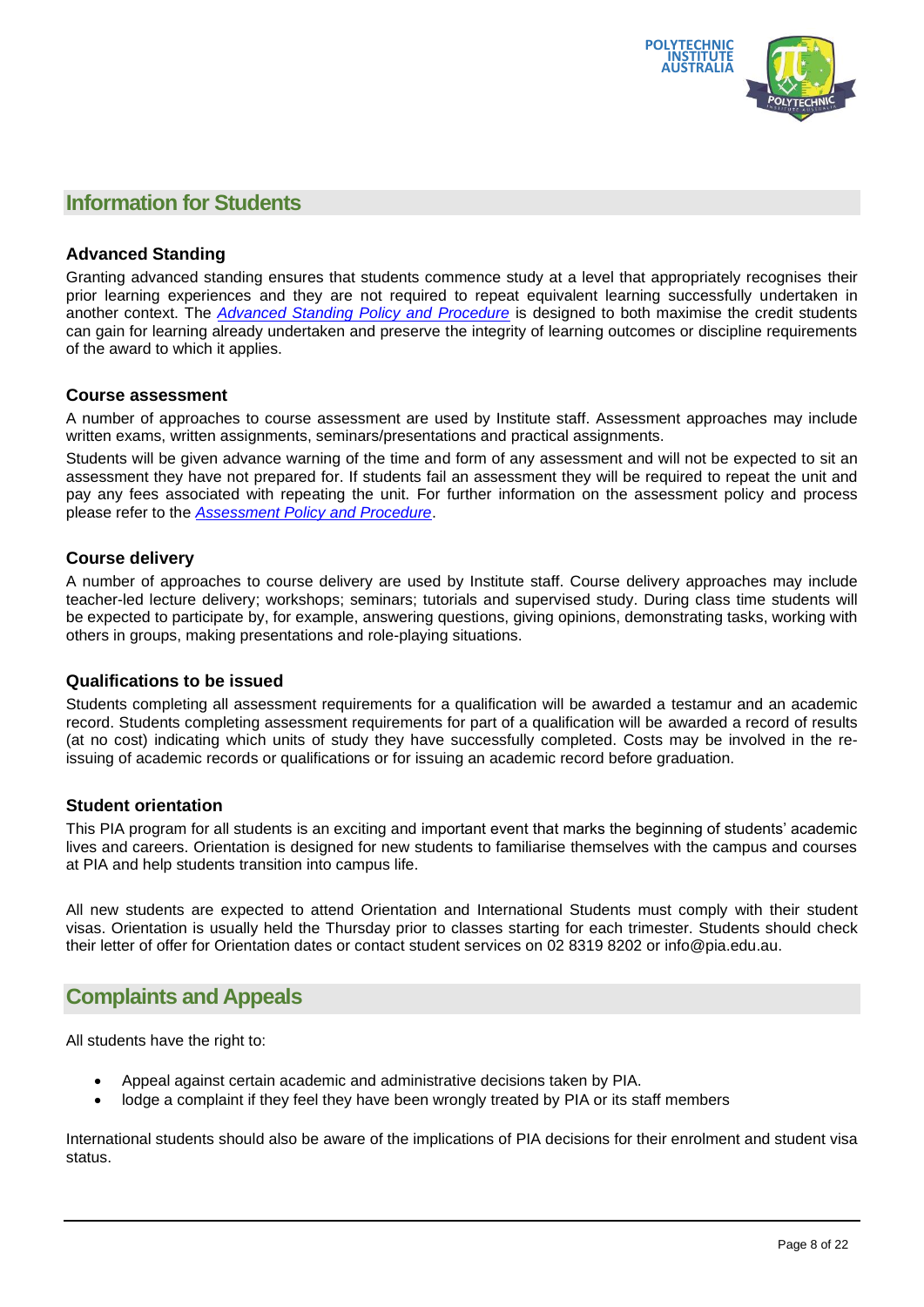

Students can enter a complaint at any time but should be aware that appeals need to be submitted within a set timeframe. For grade appeals, this needs to be within five working days of a student receiving the results of that assessment task. For appealing a grievance outcome, the student must appeal within ten working days of receipt of the decision. Appeals lodged outside of this timeframe may be dismissed.

International students should familiarise themselves with the relevant rights and responsibilities as international students. See the [International Students Factsheet.](https://www.dese.gov.au/esos-framework/resources/international-students-factsheet)

If you wish to lodge an appeal or complaint, you can get advice on how to proceed from Student Services and Administration or by email [support@pia.edu.au](mailto:support@pia.edu.au)

All formal complaints are to be directed to:

**Registrar** Level 16, 233 Castlereagh Street Sydney, NSW, 2000. Or [registrar@pia.edu.au](mailto:registrar@pia.edu.au)

For more information, see the full PIA *Student Grievance Handling [Policy and Procedure](https://docs.pia.edu.au/Documents/Policies%20and%20Procedures/Student%20Grievance%20Handling%20Policy%20and%20Procedure%20v3.4.pdf)*.

## <span id="page-8-0"></span>**Facilities and Resources**

PIA offers its courses at a metropolitan location close to transport, retail shopping, entertainment and other colleges and universities. Check out the location on Google Maps.



**Address:** Level 16, 233 Castlereagh Street, Sydney NSW 2000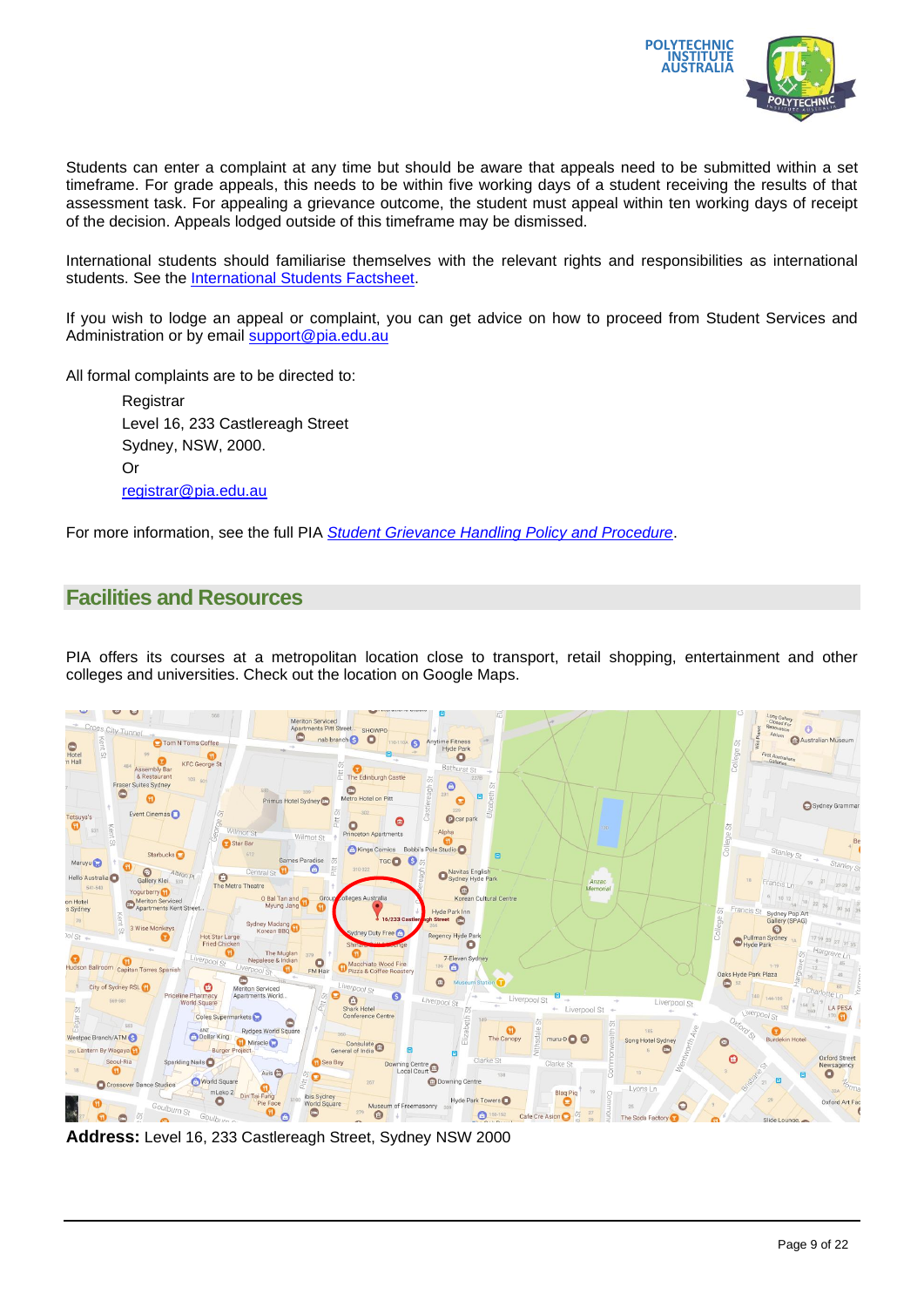

## **Public Transport to and from campus**

PIA is located in the heart of the Sydney business district, near Museum Station and Town Hall Station and the George Street light rail (tram) routes.

## <span id="page-9-0"></span>**Recognition and Accreditation**

## **Australian Government Registration and Accreditation**

Polytechnic Institute Australia is a registered Higher Education Provider and the Tertiary Education Quality and Standards Agency (TEQSA) in Australia (Provider Identification Number PRV14049) accredits the Institute's courses.

The courses offered by PIA:

- are accredited by TEQSA and have CRICOS registration (CRICOS Code: 03535M);
- are recognised as being at the same level as similar courses offered by Australian universities; and
- meet the requirements of the Australian Qualifications Framework (AQF).

## **Professional Bodies and Industry Organisations**

International students who study our courses are protected under the Australian Tuition Protection Scheme (TPS).

PIA's degree and diploma programs are of the highest standards, comply with the Commonwealth Government's requirements, and are accredited by the relevant professional bodies, including CPA Australia and the Institute of Chartered Accountants in Australia and New Zealand. PIA is also an Australian Computer Society Professional Partner.



# Microsoft<sup>®</sup> IT Academy<br>Program Member







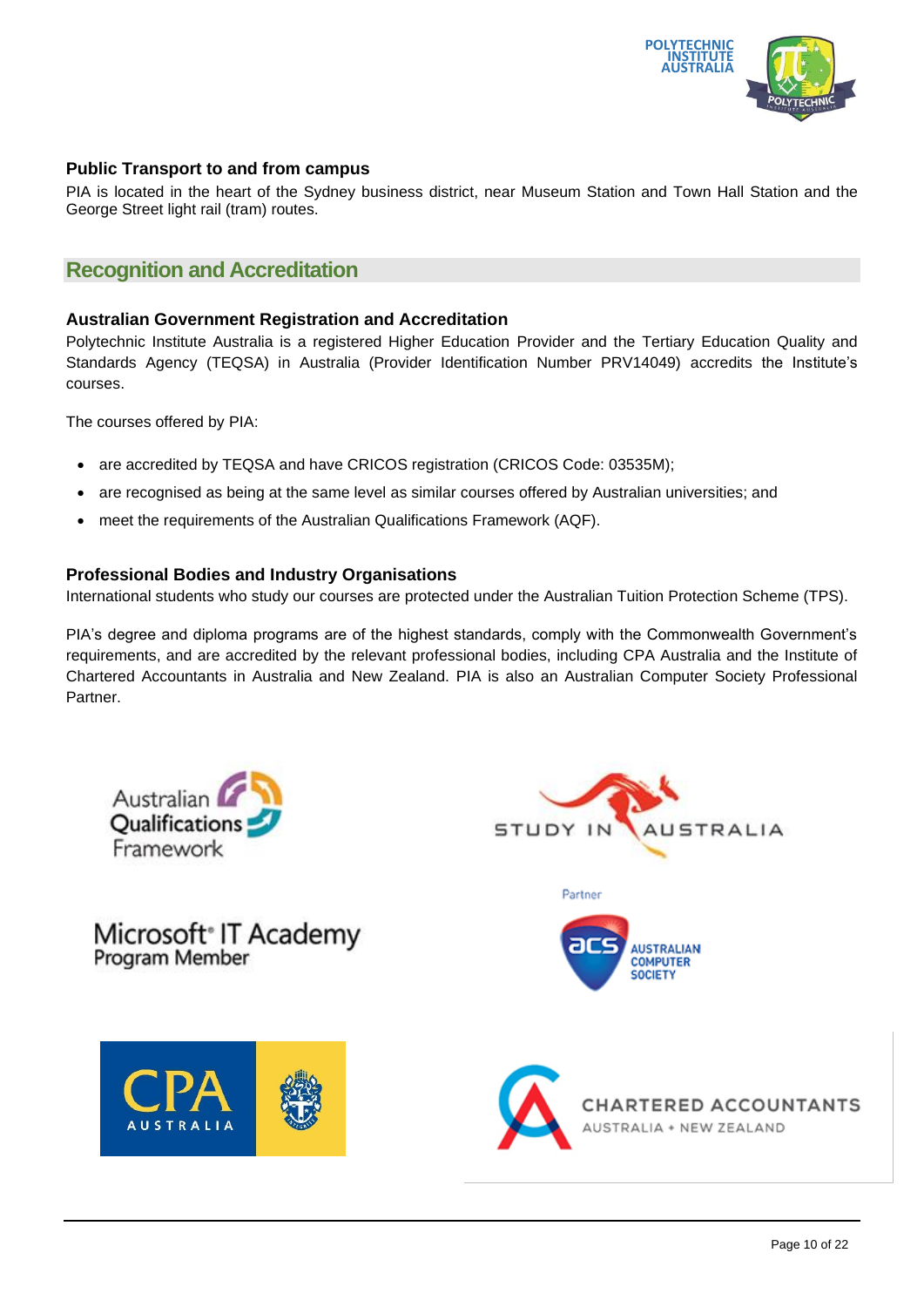

## <span id="page-10-0"></span>**Policies and Procedures**

PIA's policies and procedures are located at: <https://docs.pia.edu.au/documents.html>

## <span id="page-10-1"></span>**Student Support Services**

All students at PIA are provided with access to a range of support services designed to assist students in achieving their expected learning outcomes and adjusting to life in Australia.

Studying can be a stressful time, particularly if you are away from your friends and family. Seventy-five per cent of Higher Education students experience depression or excessive stress at some stage throughout their studies.

Below are some tips to help you manage your physical and mental health while studying in Australia.

- 1. **Eat a balanced diet**: This can be particularly difficult on a student's budget or if rushing between study and work. Try to include more fruit, vegetables and nuts as snacks and limit take-away or fast food. Studies have linked processed food to the overgrowth of bacteria in the gut that has been known to cause fatigue, depression and sugar cravings so it is important to balance them out with less processed food.
- 2. **Get enough sleep**: This is an area students often struggle with. Good sleep hygiene can make a huge difference to your mental health, energy levels, resistance to infections and ability to study. Try to get up at the same time every day, regardless of the time you go to bed. Having a routine you follow before going to bed helps the mind to get into sleep mode. Avoiding using devices in bed or half an hour before bedtime should help you get to sleep but that is not always possible. F. lux is a useful tool for students who prefer to study at night. It changes the lighting on your computer at sunset to a red spectrum to promote good sleep.
- 3. **Take a daily 30-minute walk**: Exercise is essential for good academic performance. Walking gets the blood moving and activates the brain as well as the body. It is often useful to go for a walk if you are stuck on a particular assignment.
- 4. **Spend time talking with friends and family**: It is difficult to find time to get everything done but it is important not to neglect social and family time. Make sure you take time during your week to socialize with friends outside of the classroom and mention if you are struggling. Most likely, you will find you are not the only one.
- 5. **Develop assignment writing and time management skills**: A large proportion of stress felt by students is due to leaving assignments to the last minute or due to being unsure of what is required for an assignment. Our Academic Learning Support Officer provides seminars on time management and assignment writing and is available for one on one advice on academic skills for students to drop in or by appointment Monday-Wednesdays. PIA tutors are available by email or for face-to-face meetings to assist with any questions regarding lecture content or assignment requirements. Tutor availability is listed in the unit outline.

## **Referral to Counselling Services**

For students who are struggling with balancing work, family and study requirements, having difficulty adjusting to a new culture, working through grief, dealing with family, financial or medical issues or another area that may negatively impact on mental health or ability to study, PIA can provide a referral to [Mindfit Psychology.](https://www.mindfitpsychology.net/psychologist-sydney) Students can request a referral to counselling using the student request form sent to the Registrar [\(registrar@pia.edu.au\)](mailto:registrar@pia.edu.au). This service is provided free of charge and is confidential. It will not be mentioned to PIA staff, family members or other students if you chose to make use of this service.

Some apps to help deal with stress are listed below:

| App | <b>Function</b> | Apple Android Cost |  |
|-----|-----------------|--------------------|--|
|     |                 |                    |  |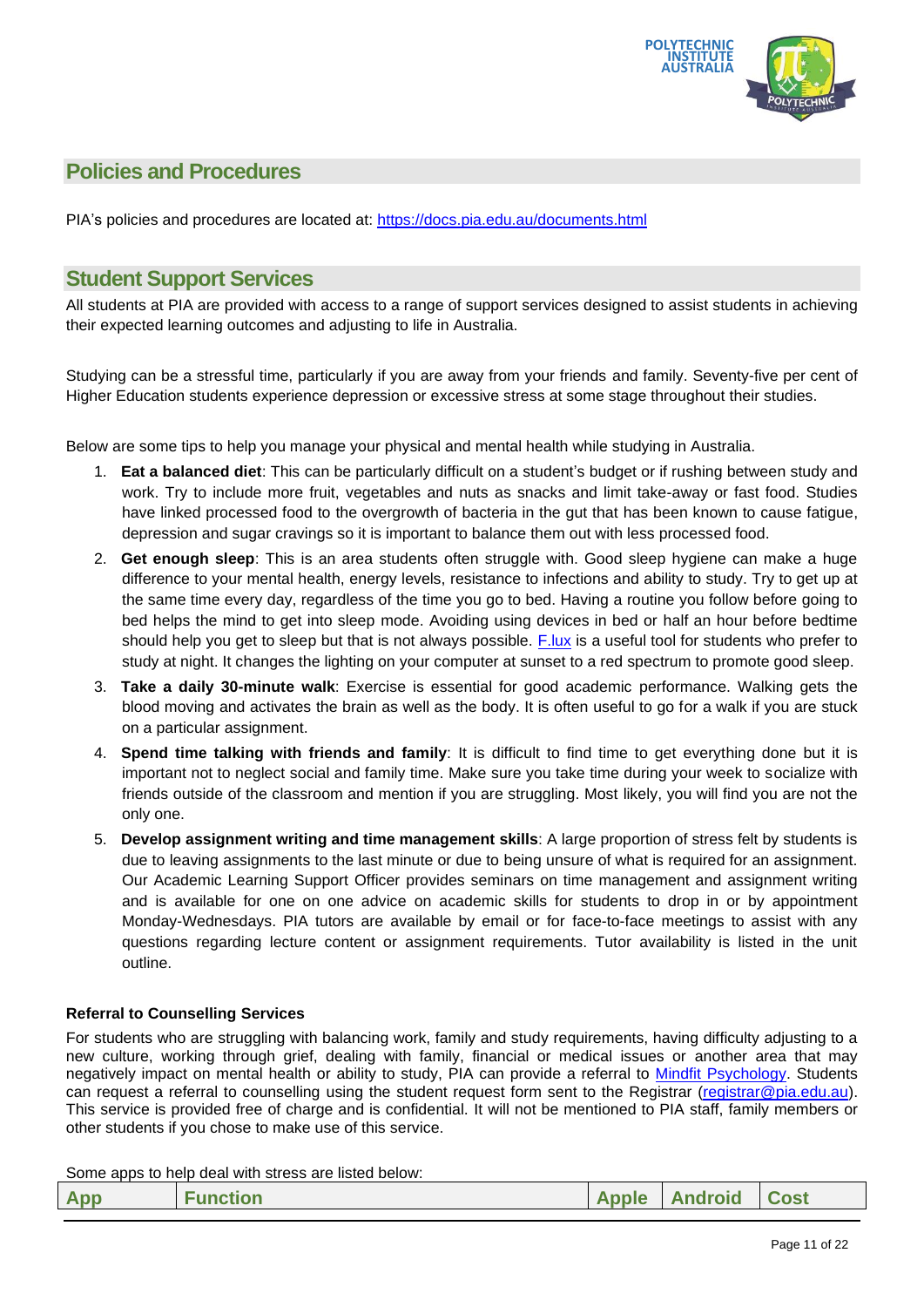

| MindShift                        | Mindshift is designed for young adults to help with anxiety,<br>perfectionism, worry, social anxiety, performance anxiety<br>or panic. By learning to think differently about your anxiety<br>you can cope more effectively.                                                |  | Free                       |
|----------------------------------|-----------------------------------------------------------------------------------------------------------------------------------------------------------------------------------------------------------------------------------------------------------------------------|--|----------------------------|
| The Check-in                     | Created by beyondblue to help young people help each<br>other. The app guides how to start conversations about<br>mental health with friends or family you think may be<br>struggling, how best to respond to mental health issues<br>and what you can do to offer support. |  | Free                       |
| <b>Happify</b>                   | The Happify app is a psychologist-approved mood-training<br>program. It includes games, activity suggestions, gratitude<br>prompts and more to train your brain to overcome negative<br>thoughts.                                                                           |  | Free (in-app<br>purchases) |
| Worry Time by<br><b>ReachOut</b> | Schedule worrying into your day so your brain can move<br>on to other matters. Also keeps a record of your worries so<br>you can identify recurring problems and deal with them<br>more effectively.                                                                        |  | Free                       |
| Lifesum                          | Lifesum allows you to set personal goals, from eating<br>healthier, to getting more exercise. You can also enter<br>your own personal data and let Lifesum generate a "Life"<br>Score" to get a personalized roadmap to better health.                                      |  | Free                       |
| Smiling Mind                     | Training in mindfulness is a technique shown to improve<br>overall mental health, calmness and focus.                                                                                                                                                                       |  | Free                       |

## <span id="page-11-0"></span>**Study Skills Workshops**

PIA provides extra modules and workshops to help students achieve the best possible results.

**Academic Study Skills Module:** This workshop focuses on research skills, essay writing, communication skills, referencing and time management for study. It is run by PIA's Academic Learning Support Officer.

**Language Development Module:** This workshop is useful for those wanting to improve their use of Academic English and communication skills. It is run by the Academic Learning Support Officer.

**Critical Thinking Module**: This new module is for students who want to improve their critical thinking and reasoning skills. It is run by the Dean.

Academic skills workshops are also held through the teaching period from 12-1 pm by the Academic Learning Support Officer for any student who wishes to attend.

Topics to be covered will include:

- Academic English
- Reading, research and study skills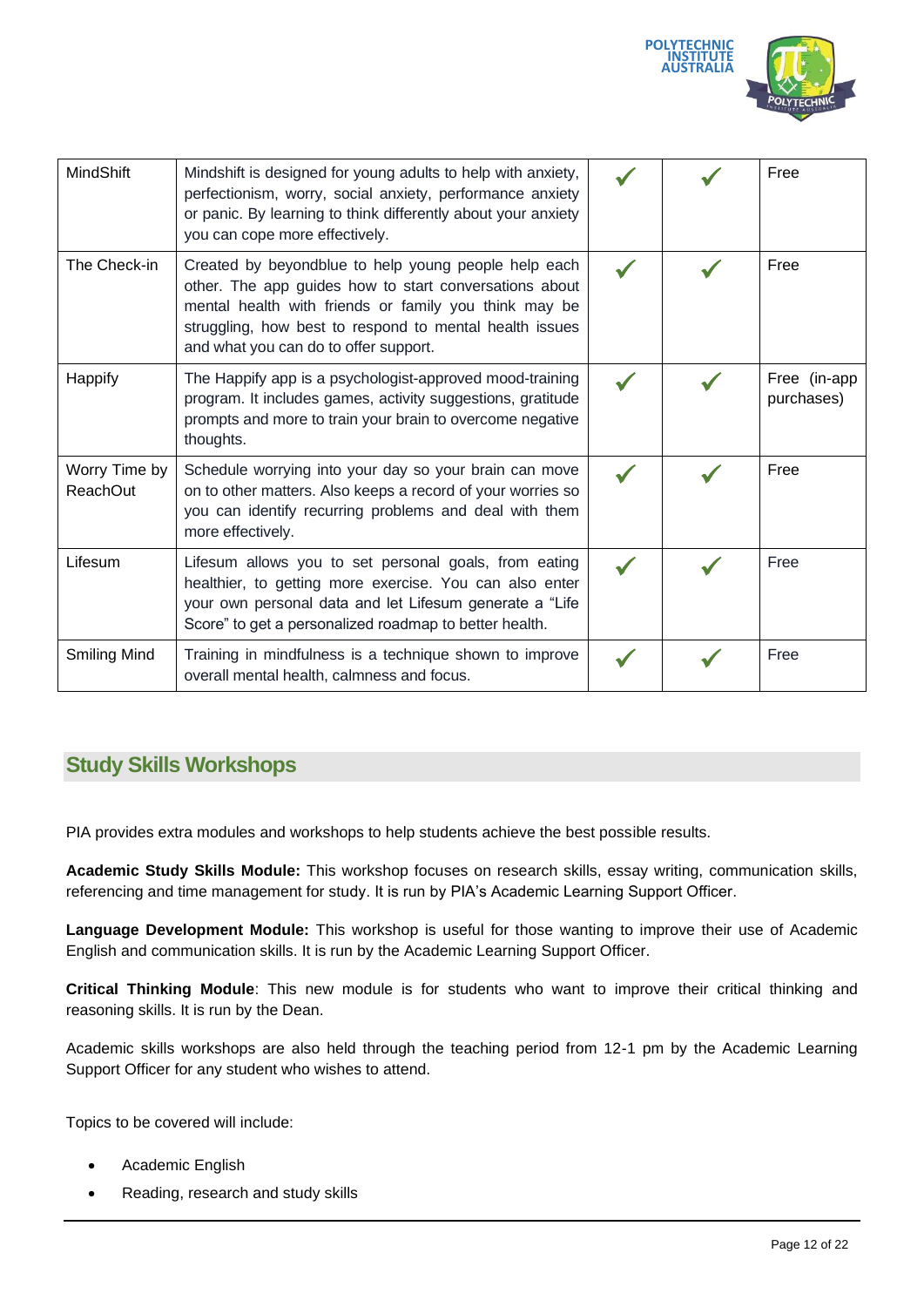

- Essay writing skills
- Referencing skills
- Oral presentation skills
- Examination preparation and writing techniques

There will be ample opportunity to ask and answer specific questions.

## <span id="page-12-0"></span>**Academic Learning Support**

The Institute provides students with individual Academic Skills Consultations. Students are welcome to visit their lecturers and tutors to make appointments for additional consultations and assistance.

If you would like to discuss any concerns that you may have about your writing or any academic matter that is not limited to a specific unit, you can make an appointment with the Academic Learning Support Officer. The Officer will organise an individual consultation to help you with any specific study-related problem or issue.

Students can also drop in for consultations Monday to Wednesday on an individual basis with the Academic Learning Support Officer. A signup sheet to reserve a 15 min appointment is located outside the Academic Staff room 1 or can be done by email at **acsupport@pia.edu.au**.

Areas for which you might seek assistance include:

- Academic writing
- Assignment preparation
- Essay and report writing
- English language development
- Learning skills
- Academic integrity
- Presentation skills
- Referencing
- **Stress**
- Time management

## <span id="page-12-1"></span>**Safety and Security**

Polytechnic Institute Australia ensures that student safety remains paramount to its operations. To ensure that PIA can uphold its staff and student's safety the following measurements are active:

- Lift access is only available during campus operating and lecturing hours.
- The facility is monitored by CCTV cameras such that in the event of an incident there may be footage available with the footage deleted after 14 days.
- In the event of an incident, staff and students are encouraged to report it to the Registrar and/or the Dean within 7 days to ensure that the Critical Incident Team can follow up with an investigation.

PIA's 'Designated Officer' is The Registrar [\(registrar@pia.edu.au\)](mailto:registrar@pia.edu.au)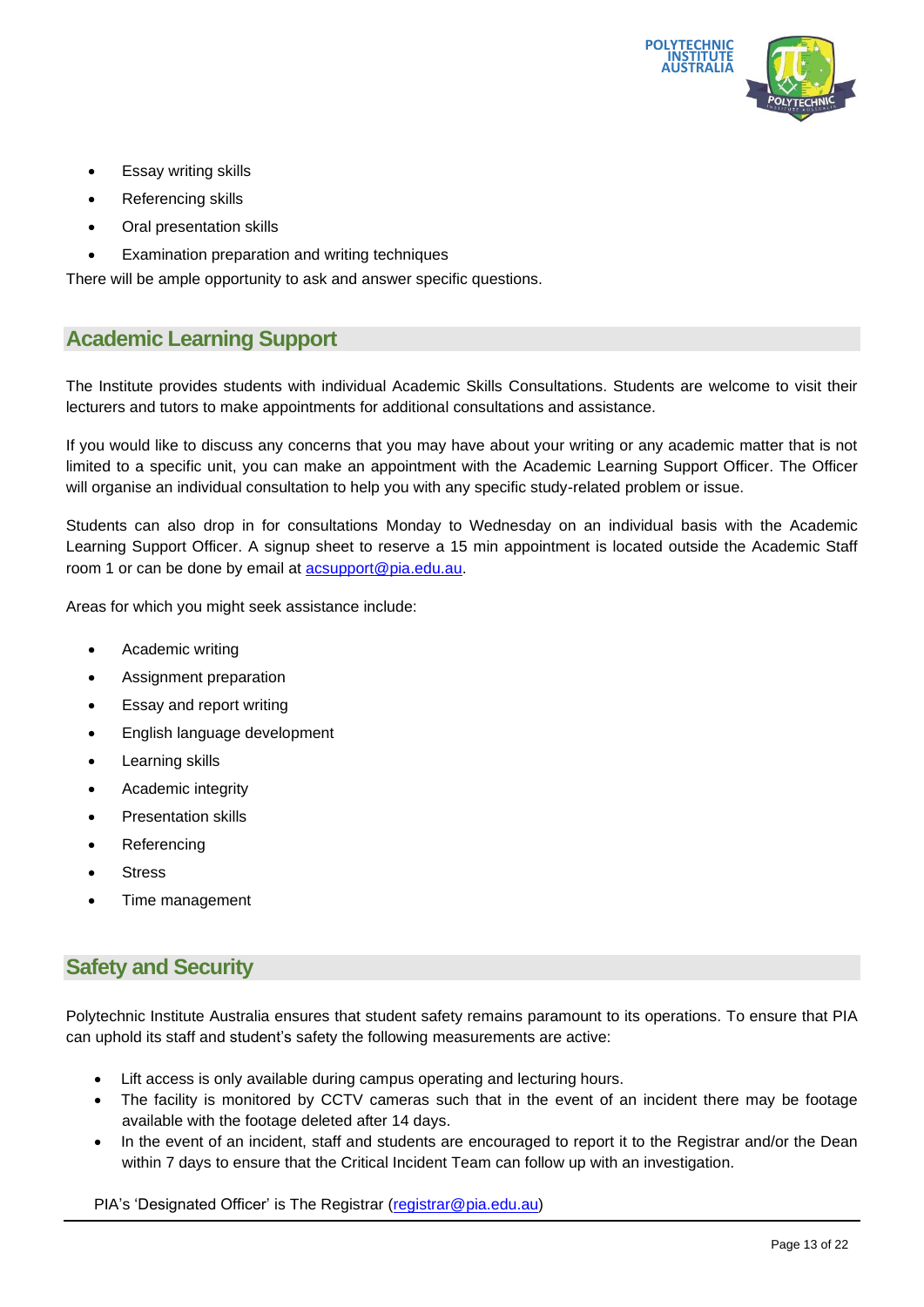

In the event of a critical incident, please notify the designated officer as soon as practically possible via email by completing the **critical incident report**.

Some resources to help you stay safe are listed below:

| App                              | <b>Function</b>                                                                                                                                                                                                                                                                                                                                                                                                                                                                                                                                            | <b>Apple</b> | <b>Android</b> | <b>Cost</b>                |
|----------------------------------|------------------------------------------------------------------------------------------------------------------------------------------------------------------------------------------------------------------------------------------------------------------------------------------------------------------------------------------------------------------------------------------------------------------------------------------------------------------------------------------------------------------------------------------------------------|--------------|----------------|----------------------------|
| Emergency<br>Plus                | This app has been developed by Australian Emergency<br>services and the Australian government to assist<br>emergency services to locate people calling from their<br>mobile phone. It lists emergency phone numbers, gives<br>GPS coordinates that can be given to Emergency services<br>to help them locate you and allows you to call emergency<br>services in-app.                                                                                                                                                                                      |              |                | Free                       |
| <b>First Aid</b>                 | Created by St John's Ambulance Australia this app<br>presents step by step emergency first aid information. It is<br>designed for use by medical professionals but is useful to<br>have on hand for anyone in an emergency.                                                                                                                                                                                                                                                                                                                                |              |                | Free                       |
| Beachsafe<br>app                 | Created by Surf Lifesaving Australia it gives a list of<br>beaches near your location including if they are patrolled<br>by lifeguards and what times they are patrolled, weather,<br>tides information and water temperature at that beach,<br>any beach closures due to dangerous conditions and tips<br>on beach safety.                                                                                                                                                                                                                                |              |                | Free                       |
| Floods Near<br>Me (NSW)          | Particularly useful if you are travelling in the north of the<br>state. This app will give alerts for floods in progress or<br>areas on flood alert. Be aware there may be a lag in<br>updated information so if in an area on flood watch do not<br>rely solely on this app for information.                                                                                                                                                                                                                                                              |              |                | Free                       |
| <b>Fires</b><br>Near<br>Me (NSW) | Is designed and maintained by the NSW Rural Fire<br>Services and gives an update on fires as they occur<br>around the state. This is particularly useful if you are<br>travelling outside of Sydney in times of high fire danger.<br>Be aware there may be a lag in updated information so if<br>in a high fire danger area do not rely solely on this app for<br>information.                                                                                                                                                                             |              |                | Free                       |
| <b>ABC</b> listen                | The Australian Broadcasting Corporation is responsible<br>for emergency broadcasts. If travelling in a regional area<br>with a flood or fire warning you can tune into the <b>local</b><br>ABC station for live emergency updates, road closures,<br>watch and wait alerts and evacuation orders. This<br>information can also be found on the ABC website.<br>Be aware in a rapidly changing environment the<br>information may be out of date so give precedence to any<br>instructions given to you by local law enforcement or<br>emergency personnel. |              |                | Free                       |
| bSafe                            | A personal safety app that can be used to notify friends if<br>you are in an emergency including a function to allow you<br>to notify your friends when you have arrived safely and an<br>SOS button that will alert pre-selected 'guardians' with<br>your location.                                                                                                                                                                                                                                                                                       |              |                | Free (in-app<br>purchases) |
| My Safetipin                     | Personal safety app that provides safety scores for<br>locations and will alert you if you enter an area with an<br>unsafe rating.                                                                                                                                                                                                                                                                                                                                                                                                                         |              |                | Free                       |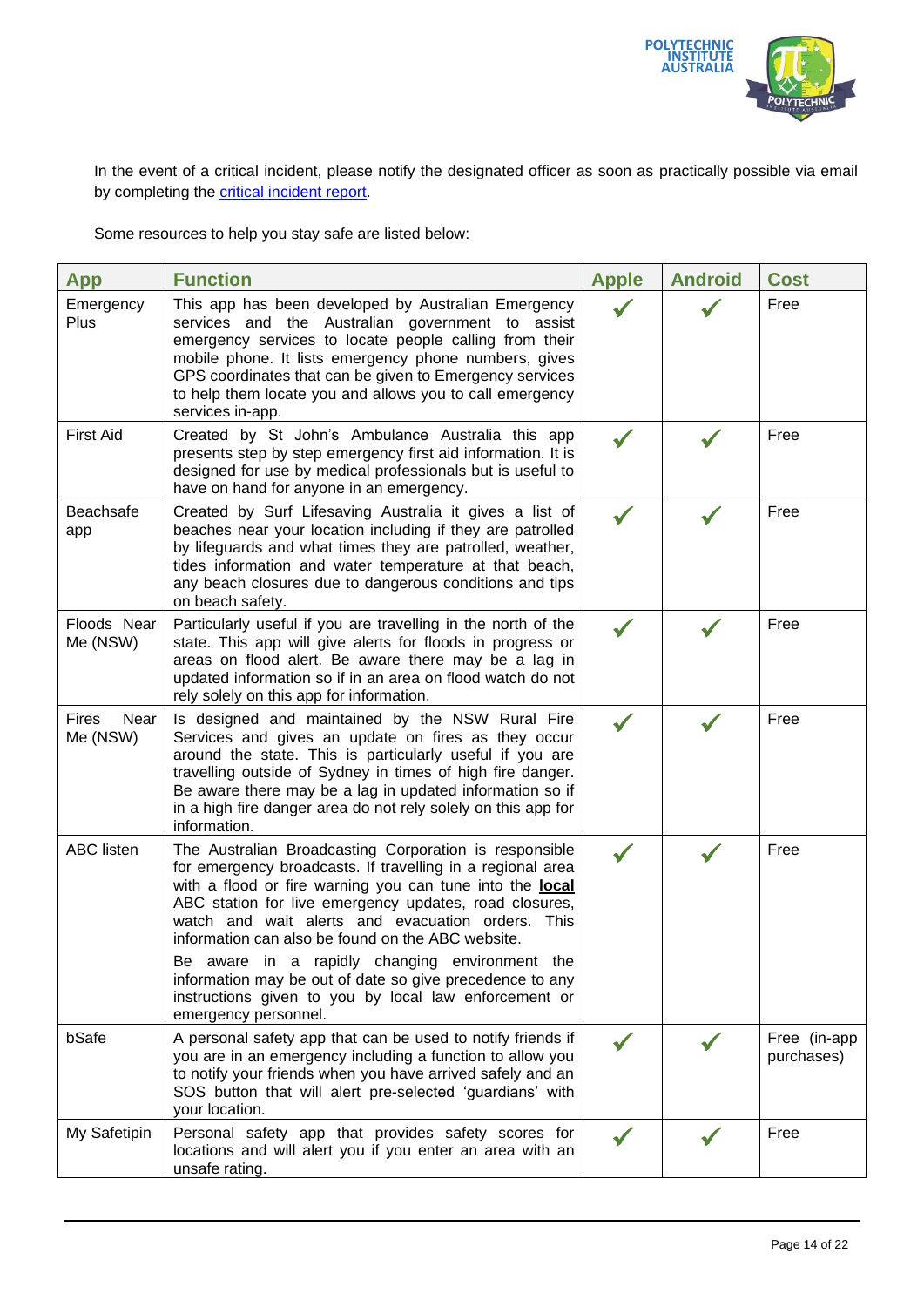

For further details on how to stay safe in Australia, please visit the Study [Australia website](https://www.studyinaustralia.gov.au/english/live-in-australia/health-and-safety/personal)

## <span id="page-14-0"></span>**Relevant legislation**

A range of legislation applies to all staff and students (see the list below).

It is the responsibility of all staff to ensure the requirements of relevant legislation are met at all times. Use the websites indicated or contact Student Services and Administration if you require further information.

There may be additional, course-specific, legislation that is relevant. Information about this legislation will be communicated during the course.

Education Services for [Overseas Students Act 2000](https://www.legislation.gov.au/Details/C2022C00066) [The Education Services for Overseas Students \(ESOS\) Legislation Amendment](https://www.legislation.gov.au/Details/C2011A00011) Act 2011 The National Code of Practice for [Providers of Education and Training to Overseas Students 2018](https://www.legislation.gov.au/Details/F2017L01182) Higher [Education Support Act 2003](https://www.legislation.gov.au/Series/C2004A01234) [Tertiary Education Quality and Standards Agency Act 2011](https://www.legislation.gov.au/Details/C2022C00004) [Higher Education Standards Framework \(Threshold Standards\) 2021](https://www.legislation.gov.au/Details/F2022C00105) [The Copyright Act 1968](https://www.legislation.gov.au/Series/C1968A00063) [Racial Discrimination Act 1975](https://www.legislation.gov.au/Details/C2016C00089) [Sex Discrimination Act 1984](https://www.legislation.gov.au/Details/C2021C00420) [Disability Discrimination Act 1992](https://www.legislation.gov.au/Series/C2004A04426) [Privacy Act 1988](https://www.legislation.gov.au/Details/C2021C00452) [Occupational Health and Safety Act 2004](https://www.legislation.gov.au/Details/C2004A01357)

## <span id="page-14-1"></span>**Visa requirements**

The Department of Home Affairs publishes a full list of mandatory and discretionary student visa requirements on its website. Follow the [Student Visa Eligibility](https://immi.homeaffairs.gov.au/visas/getting-a-visa/visa-listing/student-500#Eligibility) link for details.

## **Change of address**

Upon arriving in Australia, you are required to advise PIA of your residential address and telephone number and any subsequent changes to your residential address. This is extremely important to ensure you receive correspondence whilst studying. PIA may also send warning notices to you which are aimed at helping prevent breaches of your visa conditions. It is your responsibility and in your own interests to ensure that you always update your address details at PIA to ensure you receive important information about your course, fees and possible breaches of your student visa. PIA will remind you to update any change to contact details every 6 months.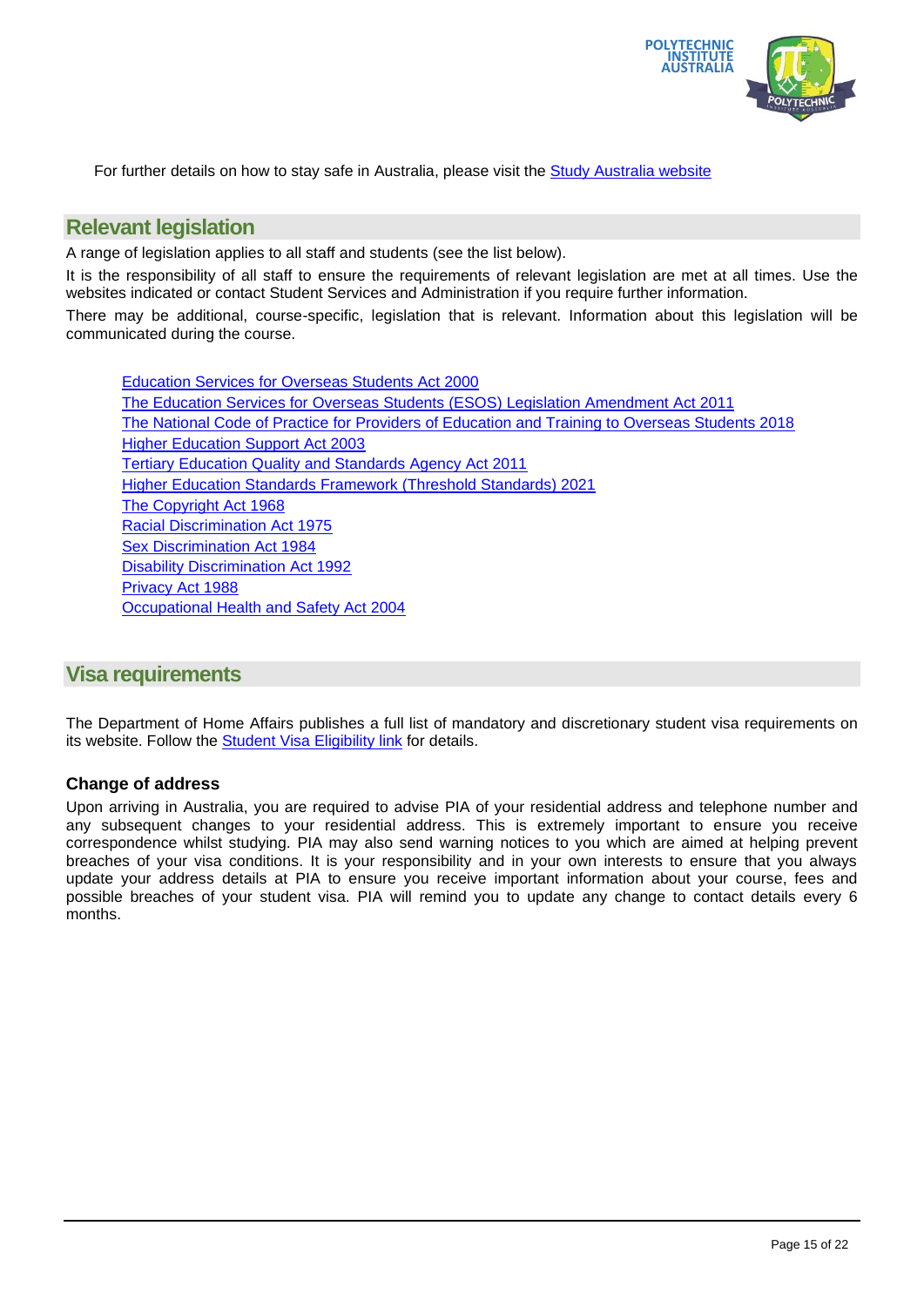

## **Department of Home Affairs**

According to the Department of Home Affairs, you must provide evidence that satisfies the assessment factors applicable to you to be granted a student visa. Assessment factors include your "financial ability, English proficiency, likely compliance with the conditions of your visa and any other matters considered relevant to assessing your application". Additional information on student visa issues is available on the [Department of Home](https://immi.homeaffairs.gov.au/visas/getting-a-visa/visa-finder/study)  Affairs [website](https://immi.homeaffairs.gov.au/visas/getting-a-visa/visa-finder/study) and the [Study Australia](https://www.studyaustralia.gov.au/) website.

## **Full-time study and attendance**

Australian law requires international students to study at a full-time study load. A full-time study load at PIA is a minimum of 8 units per year.

PIA students are required to attend at least 80% of their classes in order to pass the unit (unless other arrangements are made for special circumstances). For students who have unsatisfactory academic progress PIA is required to review your involvement, counsel you, implement an intervention strategy and, if unsatisfactory progress persists, notify the Department of Education and Training. For more information, see PIA *[Course](https://docs.pia.edu.au/Documents/Policies%20and%20Procedures/Course%20Progression%20Policy%20and%20Procedure%20v1.3.pdf)  [Progression Policy and Procedure](https://docs.pia.edu.au/Documents/Policies%20and%20Procedures/Course%20Progression%20Policy%20and%20Procedure%20v1.3.pdf)*.

#### **Overseas student health cover**

Overseas student health cover (OSHC) is insurance that provides cover on the costs for medical and hospital care which international students may need while in Australia. OSHC will also pay for most prescription drugs and some vaccinations as well as emergency ambulance transport.

If you are an international student studying in Australia, you must purchase an approved OSHC policy from a registered health benefits organisation, commonly referred to as a health fund before applying for your visa. You will need to buy OSHC before you come to Australia, to cover you from when you arrive. You will also need to maintain OSHC throughout your stay in Australia. PIA can assist you in obtaining OSHC through our preferred provider Bupa or students can purchase their own through another insurance company. You can find out more about purchasing OSHC [here.](https://privatehealth.gov.au/health_insurance/overseas/overseas_student_health_cover.htm)

## **School-aged dependents**

If you are bringing school-aged children with you when you study in Australia, you will need to arrange for them to attend school. The requirements for enrolling students and school fees vary across Australian states and territories, and schools. For more information about enrolling children in NSW, schools click [here.](https://www.deinternational.nsw.edu.au/study-options/study-programs/temporary-residents) School [fees](https://www.deinternational.nsw.edu.au/__data/assets/pdf_file/0013/16402/20190301-Education-fees.pdf) apply to most dependents of temporary residents in New South Wales.

#### **International student transfer**

Under the revised National Code of Practice for Registration Authorities and Providers for Education and Training to Overseas (the National Code), registered providers are only able to enrol transferring students in the first six months from the commencement of the student's principal course of study in limited circumstances. For further information on Polytechnic Institute Australia Policy and Procedure on International student transfer click [here,](https://docs.pia.edu.au/Documents/Policies%20and%20Procedures/Student%20Transfer%20Policy%20and%20Procedure%20v1.2.pdf) and for an application form click [here.](https://docs.pia.edu.au/download-forms.html)

Please note that transferring to another education provider may affect your visa.

If your new course is at a lower level, you may need to apply for a new student visa.

For further information, please refer to the Department of Home Affairs [website](https://www.homeaffairs.gov.au/) or contact them on 131 881 to discuss your circumstances.

Under the ESOS Framework, PIA cannot enrol students seeking to transfer from another institute before that student has completed six months of their principal course of study, except in some circumstances. If you want to transfer from PIA before completing six months of your principal course, you need to ask PIA for a letter of release.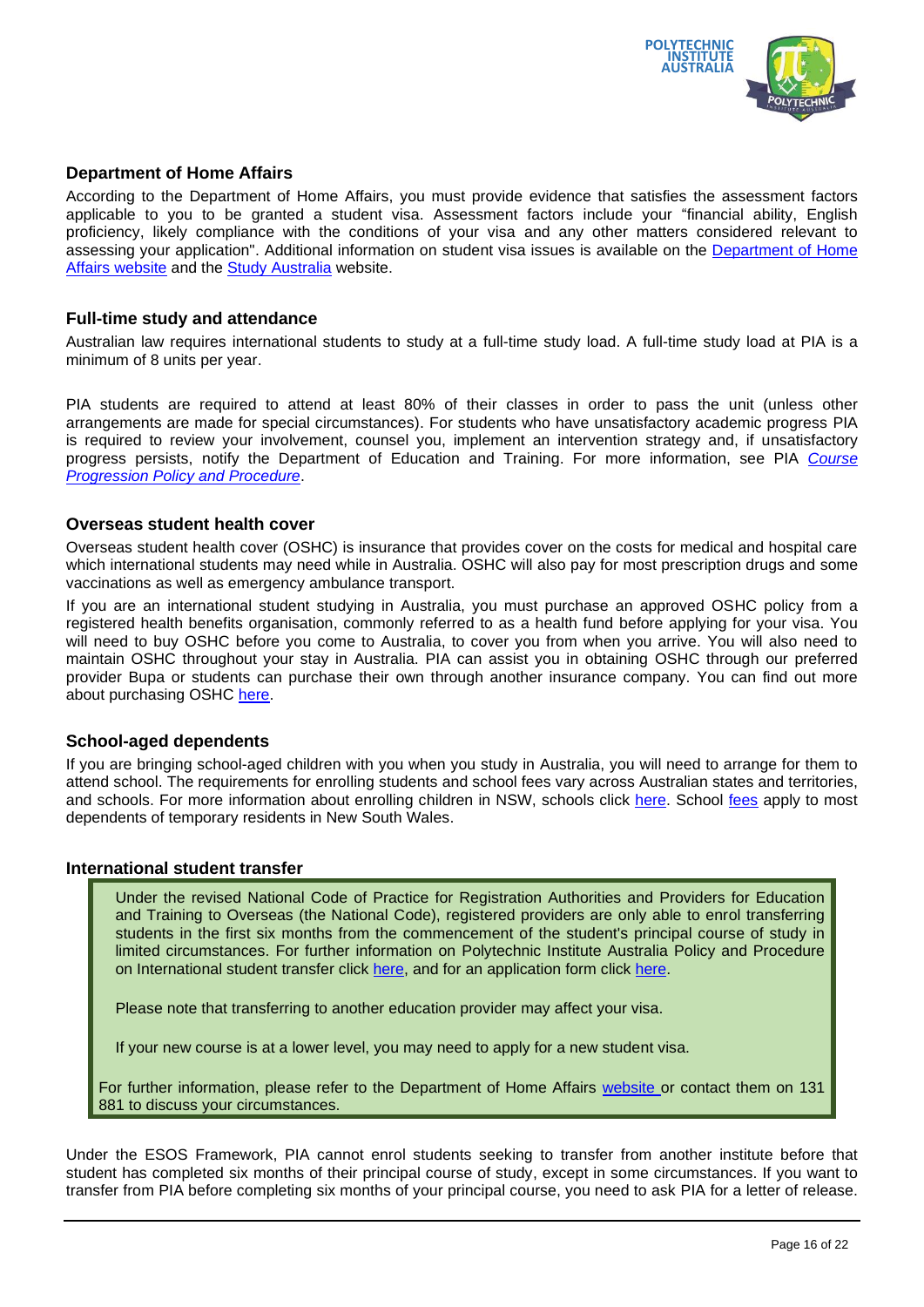

The six months are calculated as six calendar months from the first day of your **principal course**. Your principal course is usually the final course of study you will undertake. For example, if you are studying ELICOS followed by a degree program, the degree program is your principal course. If you are considering requesting a transfer before completing six months of your principal course of study, please contact PIA administration for a copy of the transfer procedure and the application form.

Letters of release will be issued to eligible students free of charge.

Students do not need a letter of release if:

- they have completed more than 6 months of your principal course
- they are a government-sponsored student, and their sponsor supports a transfer
- their current education provider or course has ceased to be registered or a sanction has been imposed that prevents your provider from continuing to deliver your principal course

#### **Working in Australia**

Like many international students, you may get a part-time or casual job to help pay your living expenses while you study in Australia. It is important that you know your rights in the workplace.

All people working in Australia have basic rights and protections in the workplace, including minimum pay and conditions. The Fair Work Ombudsman makes sure that these rights are protected and enforced fairly under Australia's workplace laws.

This [fact sheet](https://www.fairwork.gov.au/ArticleDocuments/723/international-students.pdf.aspx) will help you understand your basic workplace rights, where to obtain further information, and how to seek assistance from the Fair Work Ombudsman. For more information, contact the Fair Work Infoline on 13 13 94 or visit www.fairwork.gov.au.

The above information is extracted directly from the Fair Work website. **[Click here](https://www.fairwork.gov.au/how-we-will-help/templates-and-guides/fact-sheets/rights-and-obligations/international-students)** for more information.

Under your visa requirements the Department of Home Affairs allows you to work whilst you study for up to 40 hours per fortnight. You cannot work until you have commenced your course in Australia. Once your course has commenced you are permitted to work a maximum of 40 hours per fortnight when your course is in session and unlimited hours when your course is not in session. Work that is a formal registered part of your course is not included in the limit of 40 hours per fortnight. Voluntary work is exempt from this limit with some [exceptions.](https://immi.homeaffairs.gov.au/help-support/glossary#volunteer-work)

For additional information about work conditions for student visa holders please visit the [Department of Home](https://immi.homeaffairs.gov.au/visas/getting-a-visa/visa-listing/student-500)  [Affairs website](https://immi.homeaffairs.gov.au/visas/getting-a-visa/visa-listing/student-500) for further information.

Australia has a minimum wage and it is against the law for an employer to pay you less than that wage even if you agree. The minimum wage varies depending on your age if you are a casual or permanent worker, your industry and the position. For more information about minimum wage visit the [Fair Work website.](https://www.fairwork.gov.au/pay/minimum-wages)

## **Tax File Number**

All workers in Australia need a Tax File Number (TFN). When starting a new job, you need to inform your employer of your TFN by completing a Tax File Number Declaration form. International students pay tax on their earnings. For further information please visit the [Australian Taxation](http://www.ato.gov.au/) Office website. At the end of each financial year, international students need to apply for their tax returns through an accountant.

| <b>Site</b>         | <b>Function</b>                                                                                                                          | Link    |
|---------------------|------------------------------------------------------------------------------------------------------------------------------------------|---------|
| <b>Seek</b>         | Australia's largest job search site.                                                                                                     | Website |
| CareerOne           | A job search site.                                                                                                                       | Website |
| Jora                | A job search site.                                                                                                                       | Website |
| Australia Jobsearch | A job search site run by the Australian government designed to help<br>people on unemployment benefits find work. Contains advice on job | Website |

Some sites to assist students in finding part-time work: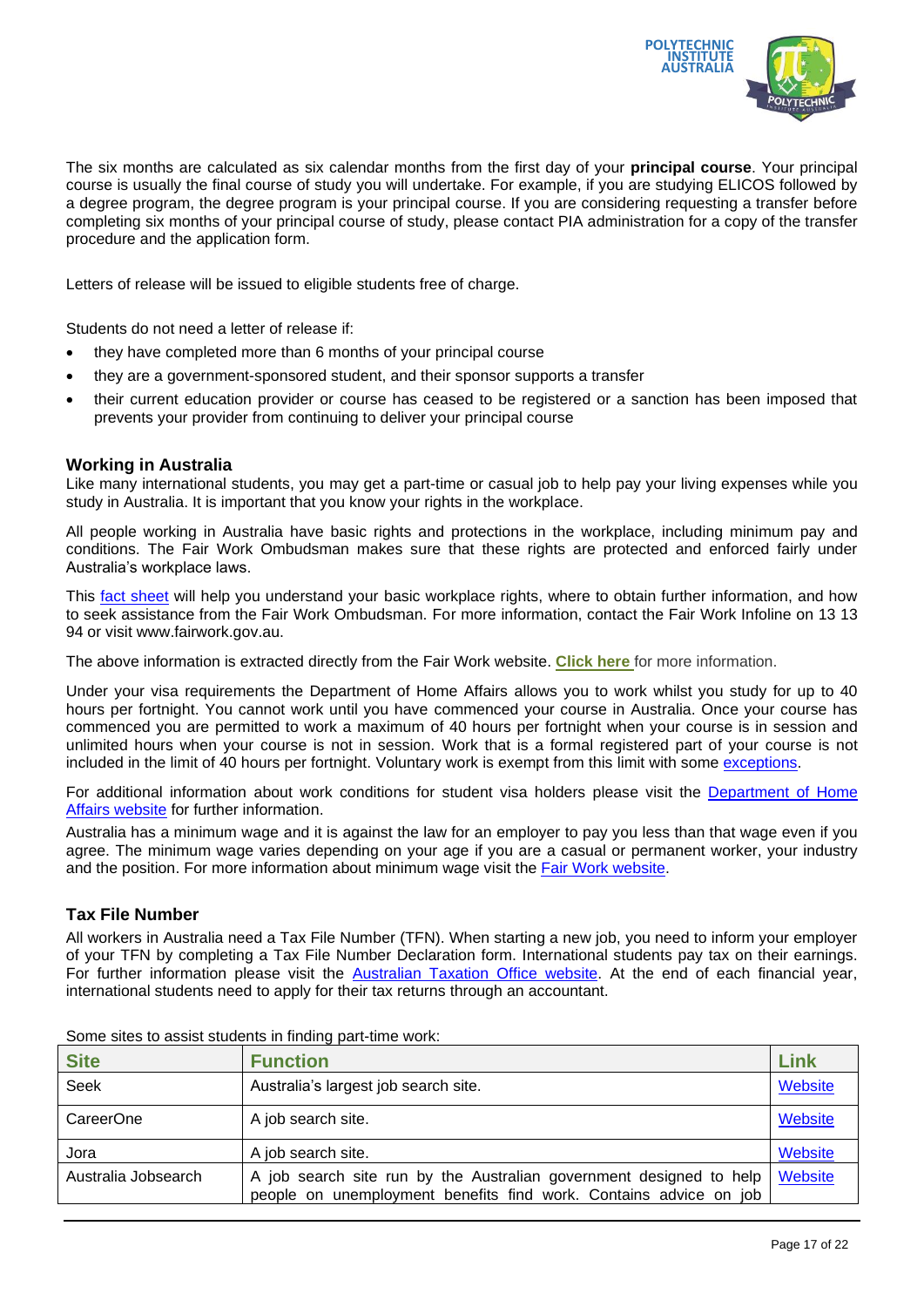

| <b>Site</b> | <b>Function</b>                                                                                                                                                                                                                                                                                                          | Link    |
|-------------|--------------------------------------------------------------------------------------------------------------------------------------------------------------------------------------------------------------------------------------------------------------------------------------------------------------------------|---------|
|             | searching, resume writing and interview skills along with job listings. Some<br>of the functions, such as being matched with a job provider, can only be<br>used by people on Centrelink benefits but there is a range of useful<br>information available to everyone. Anyone can apply for jobs listed on this<br>site. |         |
| One Shift   | Matches people with short term contract jobs.                                                                                                                                                                                                                                                                            | Website |
| Gumtree     | Classified ads are usually for one-off jobs, trade jobs or freelance jobs.                                                                                                                                                                                                                                               | Website |
| Air Tasker  | One-off job site where people post tasks they need help with and what<br>they are willing to pay.                                                                                                                                                                                                                        | Website |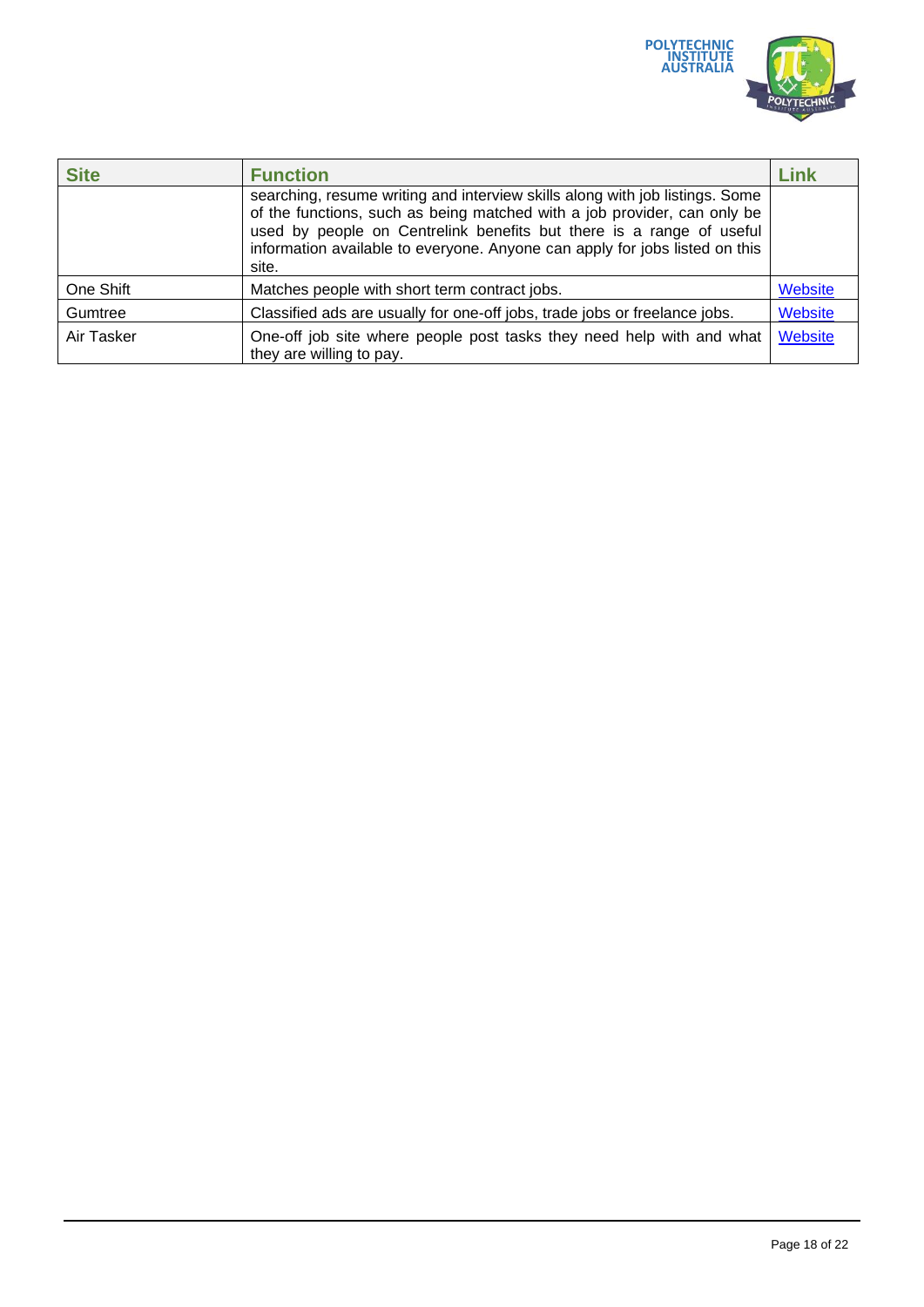

<span id="page-18-0"></span>

| <b>Helpful contacts</b>                                              |                                                                                                                                                                                                                                                                                                                                |
|----------------------------------------------------------------------|--------------------------------------------------------------------------------------------------------------------------------------------------------------------------------------------------------------------------------------------------------------------------------------------------------------------------------|
| Fire, ambulance and police<br>emergency                              | Phone 000 or 112 (mobile only)                                                                                                                                                                                                                                                                                                 |
| <b>State Emergency Services</b><br>(SES)                             | Emergency assistance with storm, flood or tsunami damage.<br>Phone 132 500<br>Website: https://www.ses.nsw.gov.au/                                                                                                                                                                                                             |
| <b>ABC Emergency</b>                                                 | List current alerts and warnings Australia wide.<br>https://www.abc.net.au/news/emergency/                                                                                                                                                                                                                                     |
| After-hours medical services<br>hotline (non-emergency)              | Phone: 1800 022 222<br>Website: https://www.healthdirect.gov.au/after-hours-gp-helpline                                                                                                                                                                                                                                        |
| <b>PIA Student Services</b>                                          | Phone: 02 8319 802                                                                                                                                                                                                                                                                                                             |
| PIA 24hr Critical Incident line.                                     | Phone: 0434 996 183                                                                                                                                                                                                                                                                                                            |
| Translating and Interpreting<br>Service                              | Phone: 131 450                                                                                                                                                                                                                                                                                                                 |
| Lifeline 24-hour Counselling,<br><b>Advice and Referral Services</b> | Phone: 131 114<br>Website: https://www.lifeline.org.au/                                                                                                                                                                                                                                                                        |
| Police                                                               | Telephone: 131 444 (non-emergency number)<br>Crimestoppers: 1800 333 000 (crime tip line)                                                                                                                                                                                                                                      |
| Doctors near campus                                                  | Sydney CBD Medical Centre™<br>242 Castlereagh St. Sydney 2000<br>P: (02) 9268 0133, F: (02) 9268 0177<br>https://www.sydneycbdmedicalcentre.com.au/<br><b>Sydney Premier Medical &amp; Health Centre</b><br>309 Pitt Street<br>Sydney NSW 2000<br>Phone: 8964 8677<br>http://www.spmh.com.au/                                  |
| Pharmacies near campus                                               | <b>Castlereagh Pharmacy</b><br>242 Castlereagh Street<br>Sydney CBD, NSW<br>Phone: (02) 9261 3664<br><b>CBD Pharmacies</b><br>92 Pitt St<br>Sydney NSW 2000<br>Phone: (02) 9221 0091                                                                                                                                           |
| Dentist near campus                                                  | Dentistry @ Castlereagh Street<br>Level 6, 64 Castlereagh Street, Sydney NSW 2000<br>Phone (02) 9221-2299<br>Fax (02) 9221-2366<br><b>A Better Smile Dental Centre</b><br>Sydney CBD - Martin Place<br>Suite 8, Level 2, 64-68 Castlereagh Street<br>Sydney, NSW 2000<br>Phone: (02) 9427 3366, (02) 9418 6499, (02) 9427 5017 |
| Community health centres                                             | <b>Juanita Nielsen Community Centre</b>                                                                                                                                                                                                                                                                                        |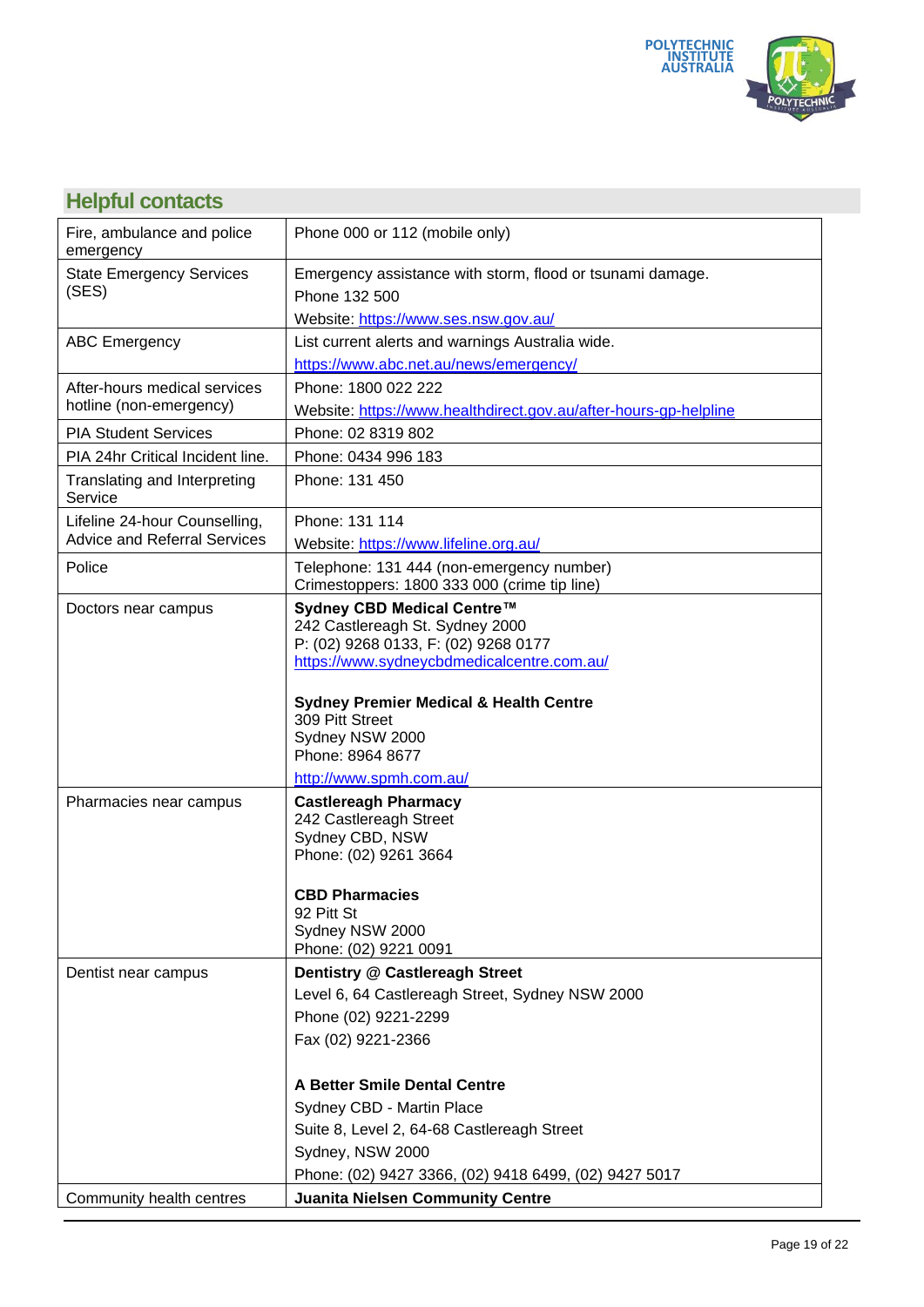

|                  | <b>Corner Nicholson Street and Dowling Street</b>                      |
|------------------|------------------------------------------------------------------------|
|                  | Woolloomooloo NSW 2011                                                 |
|                  | Phone: 02 8374 6323                                                    |
|                  | https://www.cityofsydney.nsw.gov.au/community-centres/juanita-nielsen- |
|                  | community-centre                                                       |
|                  |                                                                        |
|                  | <b>KGV Recreation Centre</b>                                           |
|                  | 15 Cumberland Street                                                   |
|                  | The Rocks NSW 2000                                                     |
|                  | Phone: 02 9244 3600                                                    |
|                  | https://www.cityofsydney.nsw.gov.au/community-centres/king-george-v-   |
|                  | kgv-recreation-centre                                                  |
|                  | <b>Redfern Community Centre</b>                                        |
|                  | Redfern Community Centre29-53 Hugo Street                              |
|                  | Redfern NSW 2016                                                       |
|                  | Phone: 02 9288 5713                                                    |
|                  | https://www.cityofsydney.nsw.gov.au/community-centres/redfern-         |
|                  | community-centre                                                       |
|                  |                                                                        |
|                  | <b>Pyrmont Community Centre</b>                                        |
|                  | Corner John Street and Mount Street                                    |
|                  | Pyrmont NSW 2009                                                       |
|                  | Phone: 02 9298 3134                                                    |
|                  | Phone: 02 9298 3130                                                    |
|                  | https://www.cityofsydney.nsw.gov.au/community-centres/pyrmont-         |
|                  | community-centre                                                       |
|                  | <b>Ultimo Community Centre</b>                                         |
|                  | 40 William Henry Street                                                |
|                  | <b>Corner Bulwara Road</b>                                             |
|                  | Ultimo NSW 2007                                                        |
|                  | Phone: 02 9298 3111                                                    |
|                  | https://www.cityofsydney.nsw.gov.au/community-centres/ultimo-          |
|                  | community-centre                                                       |
| Counsellors      | <b>Mindfit Psychology</b>                                              |
|                  | Phone: 1300 668 256                                                    |
|                  | admin@mindfitpsychology.net                                            |
|                  |                                                                        |
|                  | <b>Lifeline</b>                                                        |
|                  | Phone 13 11 14 to access 24-hour crisis support and suicide prevention |
|                  | services. Visit the Lifeline website to find out more.                 |
|                  |                                                                        |
|                  | <b>Beyondblue</b>                                                      |
|                  | Phone 1300 22 4636 to get 24-hour support for mental health issues     |
|                  | including anxiety, depression and suicide. You can also get support    |
|                  | through web chat, email and an online forum on the beyondblue website. |
| Legal assistance | <b>Community Legal Centres NSW</b>                                     |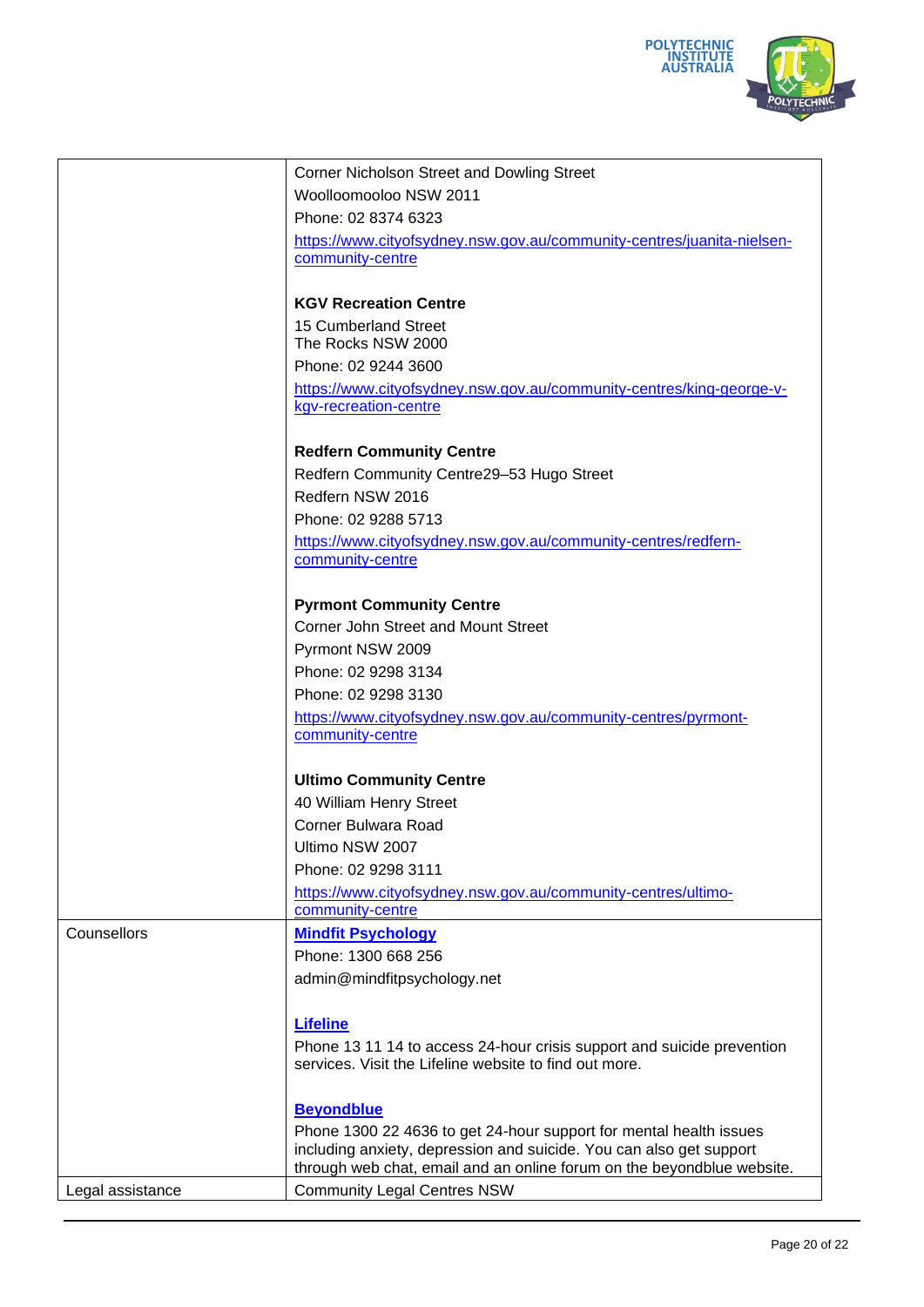

|                                                                                                                                                                | 102/55 Holt Street, Surry Hills, NSW, 2010                                                                                                                                                                                    |
|----------------------------------------------------------------------------------------------------------------------------------------------------------------|-------------------------------------------------------------------------------------------------------------------------------------------------------------------------------------------------------------------------------|
|                                                                                                                                                                | Phone: 02 9212 7333                                                                                                                                                                                                           |
|                                                                                                                                                                | clcnsw@clc.net.au                                                                                                                                                                                                             |
|                                                                                                                                                                | LawAccess NSW free legal helpline 1300 888 529                                                                                                                                                                                |
| Tenancy disputes                                                                                                                                               | <b>Fair Trading</b>                                                                                                                                                                                                           |
| <b>Overseas Students</b><br>Ombudsman                                                                                                                          | Phone: 1300 362 072<br>https://www.ombudsman.gov.au/How-we-can-help/overseas-students                                                                                                                                         |
| Other Ombudsmen<br>(It is required to go through<br>the internal complaints<br>resolution with the offending<br>company prior to contacting<br>the ombudsman). | Commonwealth Ombudsman (complaints against federal government<br>departments)                                                                                                                                                 |
|                                                                                                                                                                | NSW Ombudsman (complaints against NSW state government<br>departments)                                                                                                                                                        |
|                                                                                                                                                                | <b>Australian Financial Complaints Authority (complaints against banks and</b><br>lenders)                                                                                                                                    |
|                                                                                                                                                                | <b>Fair Work Ombudsman (complaints against employers)</b>                                                                                                                                                                     |
|                                                                                                                                                                | https://www.ombudsman.gov.au/How-we-can-help/private-health-insurance<br>(complaints against private Health Insurance companies)<br>Energy and Water Ombudsman (complaints regarding gas, water and<br>electricity companies) |
|                                                                                                                                                                | Telecommunications Industry Ombudsman (complaints regarding phone or<br>internet services)                                                                                                                                    |
| Australian Competition and<br><b>Consumer Commission</b>                                                                                                       | Advise on making a consumer complaint against businesses and alert<br>authorities to potential scams.                                                                                                                         |
|                                                                                                                                                                | https://www.accc.gov.au/consumers/complaints-problems/make-a-<br>consumer-complaint                                                                                                                                           |
| Religious institutions near<br>campus                                                                                                                          | Anglican<br>Anglican Church Sydney Diocese<br>507 Pitt St, Sydney NSW 2000<br>Phone: (02) 9211 0560                                                                                                                           |
|                                                                                                                                                                | <b>Catholic</b>                                                                                                                                                                                                               |
|                                                                                                                                                                | Chapel of Our Lady venue for Mass for city workers<br>Level 6 of Polding Centre,                                                                                                                                              |
|                                                                                                                                                                | 133 Liverpool St (Corner of Castlereagh St)<br>Sydney Phone: (02) 9390 5100                                                                                                                                                   |
|                                                                                                                                                                | <b>Islamic</b><br><b>Town Hall Musallah</b><br>167B Castlereagh St, Town Hall<br><b>Pitt Street Musallah</b><br>379 Pitt St, Sydney NSW 2000, Australia                                                                       |
|                                                                                                                                                                | <b>Hindu</b><br>Iskon Temple of Sydney<br>180 Falcon St, North Sydney NSW 2060                                                                                                                                                |